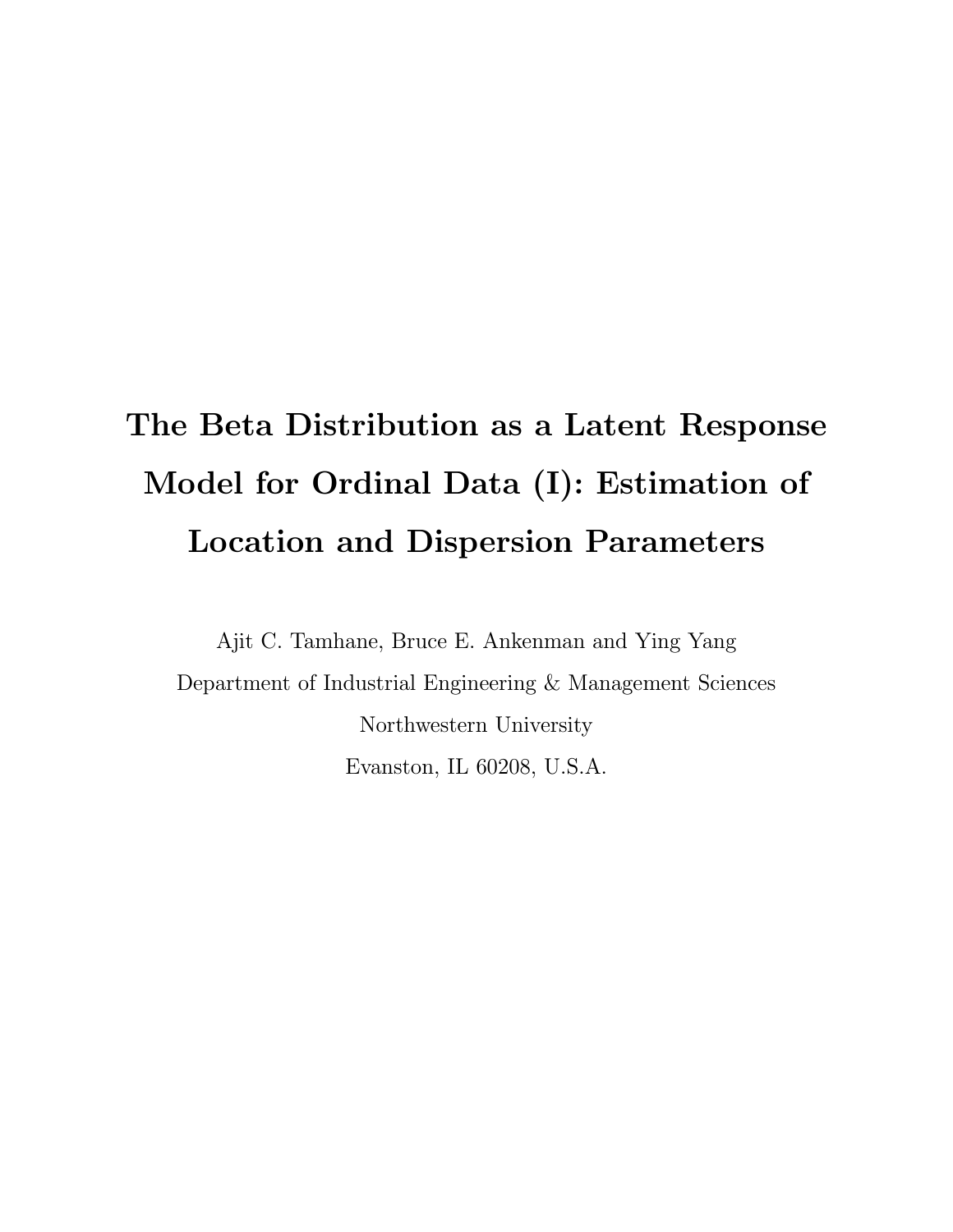## Abstract

Ordinal data are often modeled using a continuous latent response distribution, which is partially observed through windows of adjacent intervals defined by cutpoints. In this paper we propose the beta distribution as a model for the latent response. The beta distribution has several advantages over the other common distributions used, e.g., normal and logistic. In particular, it enables separate modeling of location and dispersion effects which is essential in the Taguchi method of robust design.

First, we study the problem of estimating the location and dispersion parameters of a single beta distribution (representing a single treatment) from ordinal data assuming known equispaced cutpoints. Two methods of estimation are compared: the maximum likelihood method and the method of moments. Two methods of treating the data are considered: in raw discrete form and in smoothed continuousized form. A large scale simulation study is carried out to compare the different methods. The mean square errors of the estimates are obtained under a variety of parameter configurations. Comparisons are made based on the ratios of the mean square errors (called the relative efficiencies). No method is universally the best, but the maximum likelihood method using continuousized data is found to perform generally well, especially for estimating the dispersion parameter. This method is also computationally much faster than the other methods and does not experience convergence difficulties in case of sparse or empty cells.

Next, the problem of estimating unknown cutpoints is addressed. Here the multiple treatments setup is considered since in an actual application, cutpoints are common to all treatments, and must be estimated from all the data. A two-step iterative algorithm is proposed for estimating the location and dispersion parameters of the treatments, and the cutpoints. The proposed beta model and McCullagh's (1980) proportional odds model are compared by fitting them to two real data sets.

Keywords: Maximum likelihood method; method of moments; mean square error; latent variable model; proportional odds model; logistic response distribution; incomplete data; ordered categorical data; Taguchi method.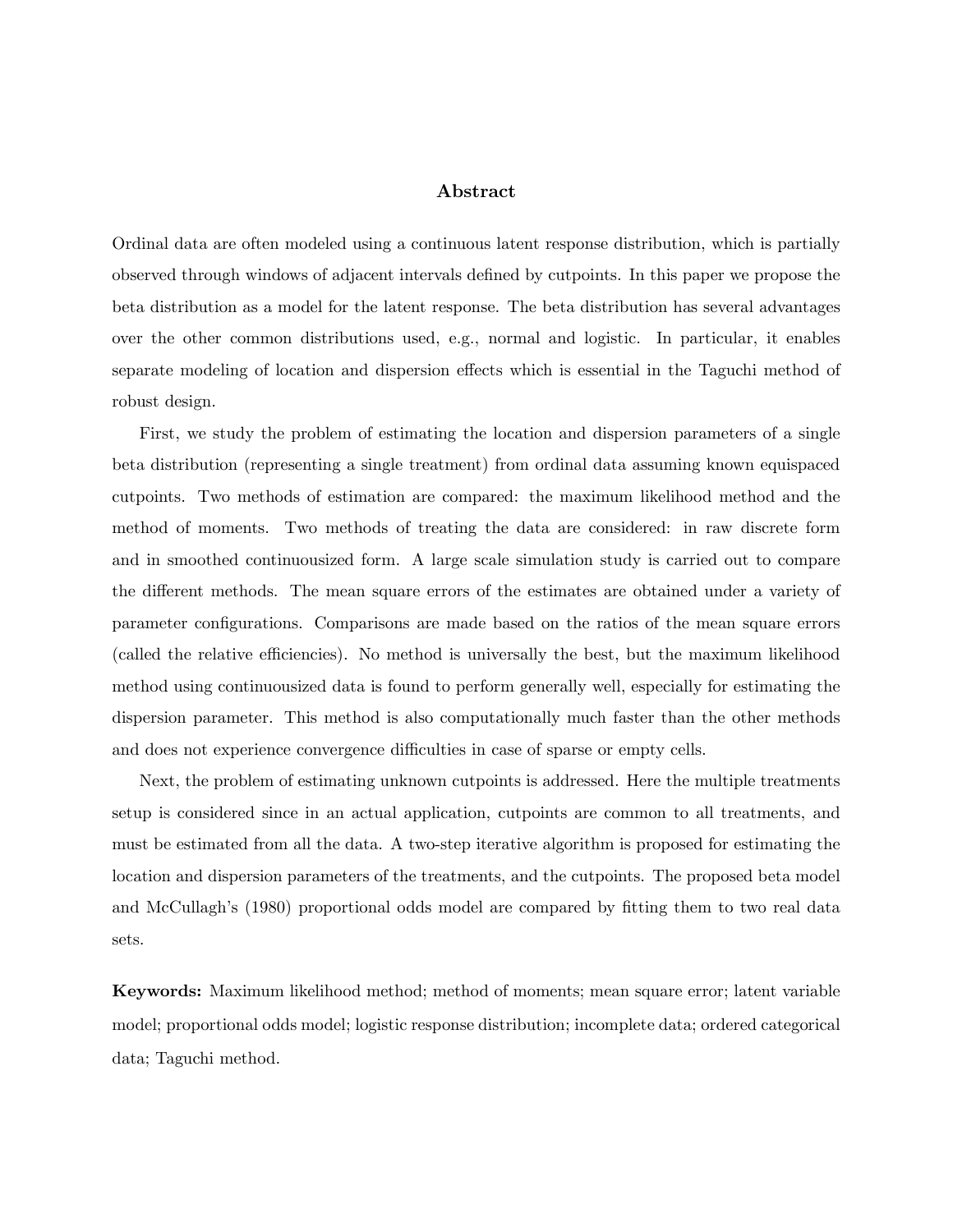# 1. Introduction

Ordinal data are commonly used in many areas of application, some examples being the quality of an item or service or performance (poor, fair, good, very good or excellent), seriousness of a defect (minor, major, critical), taste of food (too mild, just right, too spicy) and extent of agreement (strongly disagree, disagree, neutral, agree, strongly agree). Many techniques are available for analyzing stochastic shifts in ordinal data; for a review see Agresti (1984). However, serious difficulties arise when inferences are desired on both location and dispersion effects; see Nair (1986) and Hamada and Wu (1990) and the accompanying discussions. Both these effects are of interest in Taguchi's (1986) approach to quality improvement where the goal is not only to have the average product performance on target, but also to minimize the variation around the target. Taguchi recommends identifying two sets of design factors: control factors that can be used to minimize the dispersion and adjustment factors that can be used to bring the location on target. To implement this strategy it is necessary to be able to measure and analyze the location and dispersion effects separately from each other.

The main cause of difficulty in separating the location effects from dispersion effects when the data are ordinal is that the number of categories is usually small (between 3 and 10). Therefore, when the location parameter is pushed to the limit (either too high or too low), most of the data fall in the extreme category giving a false impression of reduced variance.

A common approach to the analysis of ordinal data is to assume a continuous latent response distribution that is observed through windows of ordered intervals with fixed, but unknown cutpoints. This approach is implicit in the proportional odds model (McCullagh, 1980), which can be derived from an underlying logistic response distribution and in other generalized linear models (McCullagh and Nelder, 1989). These models are typically based on the assumption of a symmetric continuous latent response having an infinite domain. They also do not separate the location and dispersion effects besides failing to take into account the finite nature of the measurement scale used in ordinal data.

To resolve these difficulties, we propose the beta distribution as a model for the latent variable. The following three properties of the beta distribution make it especially suitable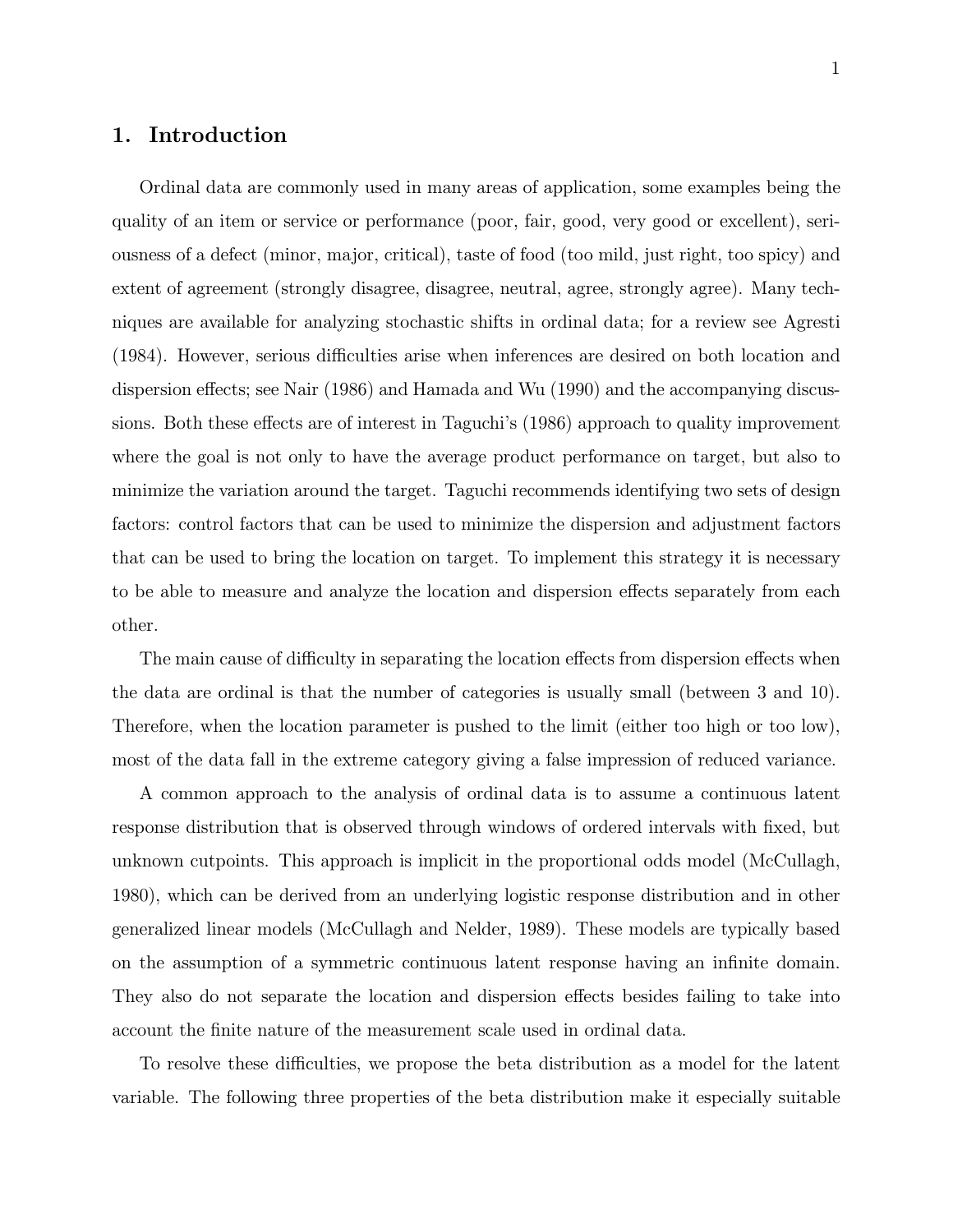for modeling ordinal data:

- 1. The beta distribution has a finite domain.
- 2. The beta distribution can flexibly model a wide variety of shapes including a bell-shape (symmetric or skewed), U-shape and J-shape.
- 3. For the beta distribution on the interval [0; 1] with the probability density function (p.d.f.):

$$
f(x|a,b) = \frac{\Gamma(a+b)}{\Gamma(a)\Gamma(b)} x^{a-1} (1-x)^{b-1} \text{ for } x \in [0,1],
$$
 (1.1)

where  $a, b > 0$ , the mean and variance are given by

$$
\mu = \frac{a}{a+b} \text{ and } \sigma^2 = \frac{ab}{(a+b)^2(a+b+1)} = \frac{\mu(1-\mu)}{a+b+1} = \mu(1-\mu)\eta^2, \qquad (1.2)
$$

where

$$
\eta^2 = \frac{1}{(a+b+1)}.\tag{1.3}
$$

Note that  $\mu$ , which may be taken to be the location parameter, affects  $\sigma^2$  through  $\mu(1 - \mu)$ . In particular,  $\sigma^2 \to 0$  as  $\mu \to 0$  or 1, as it should due to the location shift that pushes data into extreme categories. Also, effects on  $\sigma^2$  of changes in location and scale are separately quantified through two terms,  $\mu(1 - \mu)$  and  $\eta^2$ , respectively. Therefore we may regard  $\eta^2$  as a pure dispersion parameter.

The basic idea here is similar to that in Leon, Shoemaker and Kacker (1987) where the goal was to find a performance measure of dispersion that is independent of adjustment factors (PerMIA), i.e., that is unaffected by changes in location. Box (1988) also made a similar suggestion that the data be transformed to achieve "separation," i.e., eliminate the dependence of the variance on the mean. We claim that the beta distribution provides a suitable underlying metric for ordinal data and  $\eta^2$  is an appropriate PerMIA.

Our long term goal in the proposed research program is to develop a comprehensive statistical methodology for analyzing multifactor experiments with ordinal data to identify adjustment factors that have significant effects on the location parameter  $\mu$  and control factors that have significant effects on the dispersion parameter  $\eta^2$ . A key step in this methodology is to impute continuous beta scores from the count data. Normalizing transformations will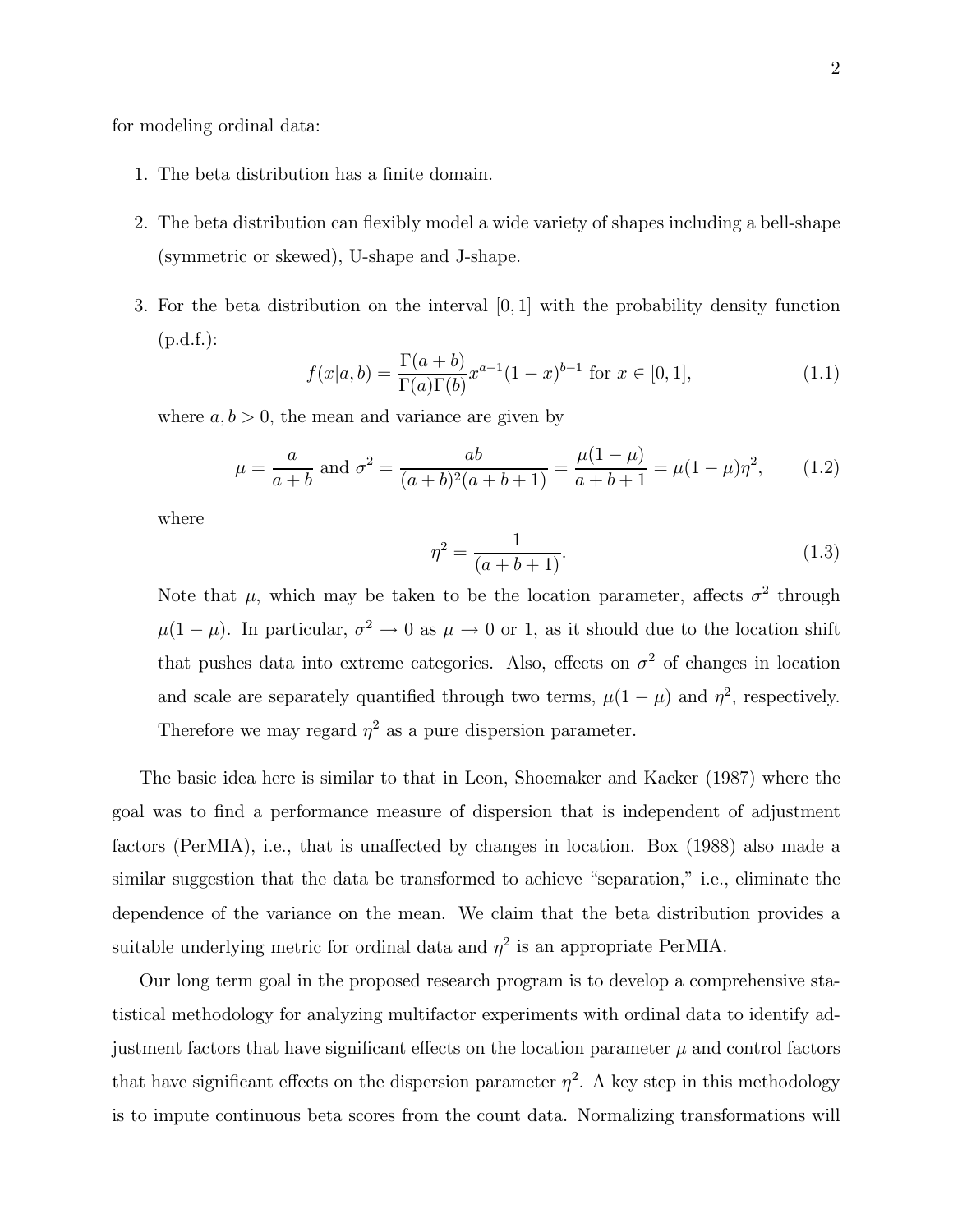then be applied to the beta scores, and the resulting data will be analyzed for location and dispersion effects using suitably modified normal theory techniques that are familiar to many engineers and are available in commercial packages. To obtain the beta scores, we first need to develop a good method for estimating  $\mu$  and  $\eta^2$ . The primary goal of the present paper is to compare the maximum likelihood method and the method of moments for this purpose using the raw (discrete) data or smoothed (continuousized) data. How the estimates of  $\mu$ and  $\eta^2$  will be utilized in the proposed methodology will be the topic of future papers.

One might argue that there is no need to look beyond the maximum likelihood method. However, there are issues other than statistical efficiency, such as numerical stability of estimates and convergence, which are equally important in practice, and it is not a priori clear that one method will have an advantage over the other. In fact, even as far as statistical efficiency is concerned, it is not clear that one method will always be superior. Therefore it is necessary to compare the competing methods in detail so that we can determine which method should be used under which conditions. We investigate these questions by first focusing on a single beta distribution corresponding to a single treatment with known equispaced cutpoints. After having determined the best method for estimating  $\mu$  and  $\eta^2$  for this setup, we then address the problem of estimating unknown cutpoints. In this latter case we consider the multiple treatments setup since the cutpoints are common to all treatments and must be estimated from all the data, whereas  $\mu$  and  $\eta^2$  will be estimated separately for each treatment. Of course, these two estimation problems are interdependent. Therefore we propose a two-step iterative method of estimation. We begin with some starting values for the cutpoints (e.g., equispaced) and estimate  $\mu$  and  $\eta^2$  (or equivalently a and b) for each treatment. Using these estimates of  $(\mu, \eta^2)$  from each treatment we then estimate the cutpoints for all treatments. These two steps are iterated until convergence.

The paper is organized as follows. Section 2 gives the formulation of the problem and the necessary notation. Sections 3 through 6 focus on the estimation of  $\mu$  and  $\eta^2$  for a single beta distribution. Section 3 discusses the maximum likelihood and the method of moment estimation using discrete data. Section 4 extends these methods to continuousized data, which are obtained from the raw data by spreading the observations in each cell uniformly. When there are empty or sparse cells, all except one of these methods face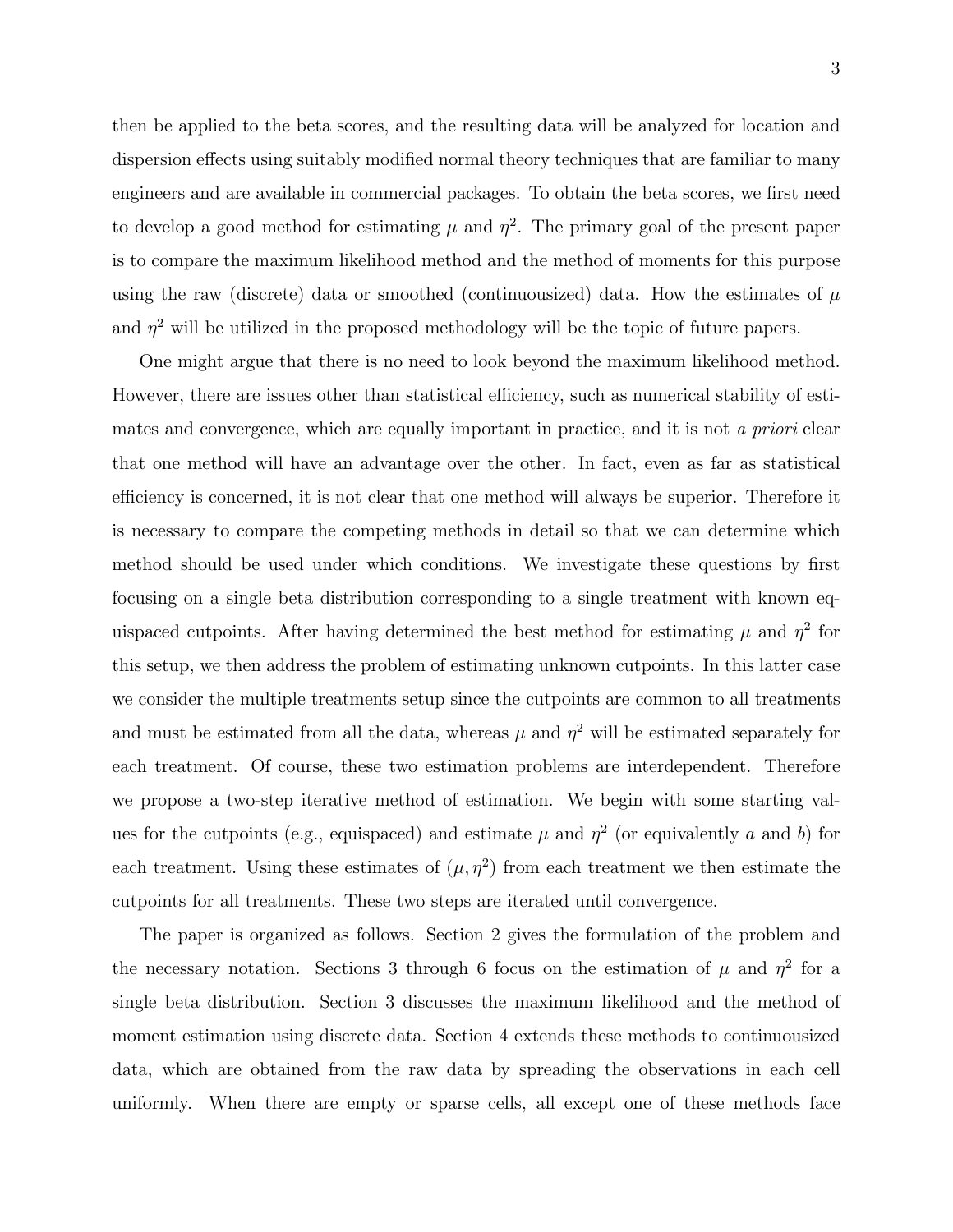convergence problems. Section 5 proposes to avoid this difficulty by adding  $1/2$  (called a pseudo-observation) to each cell. Section 6 describes a simulation study to compare the different methods of estimation. Section 7 addresses the problem of estimation of cutpoints. Section 8 applies the proposed method to a real data example; McCullagh's proportional odds model is also fitted to the same data for comparison purposes. Finally, Section 9 gives conclusions and recommendations.

# 2. Problem Formulation and Notation

Let  $I \geq 2$  denote the number of treatments (combinations of different factor levels). We first consider the problem of finding the best method of estimating  $\mu$  and  $\eta^2$  for each treatment. For this purpose we begin by assuming known cutpoints and focus on the single treatment case through Section 6. Suppose that the data from the treatment consist of a random sample of n items, which are classified into  $J \geq 2$  ordered categories (cells) with  $n_j$  items in the jth cell and  $\sum_{j=1}^{J} n_j = n$ . As in McCullagh (1980), we assume that these categorized data are a manifestation of latent continuous random variables (r.v.'s)  $X_1, X_2, \ldots, X_n$  such that the *i*th item is observed to fall in the *j*th cell if and only if  $c_{j-1} \leq$  $X_i < c_j$  where  $c_0 < c_1 < c_2 < \cdots < c_{J-1} < c_J$  are known cutpoints; a special case of interest is the equispaced cutpoints:  $c_j = j/J$ ,  $j = 0, 1, 2, \ldots, J$ . We assume that the  $X_i$ 's are i.i.d. with the beta distribution given by (1.1). The goal is to estimate  $(\mu, \eta^2)$  from the vector of observed cell counts  $\mathbf{n} = (n_1, n_2, \ldots, n_J)$ .

Let

$$
F(x|a, b) = \frac{\Gamma(a+b)}{\Gamma(a)\Gamma(b)} \int_0^x u^{a-1} (1-u)^{b-1} du,
$$

denote the cumulative distribution function (c.d.f.) of the beta distribution. For brevity, we will use the notation  $F_j = F(c_j | a, b), j = 0, 1, 2, \ldots, J$ . Then the cell counts vector  $\mathbf{n} = (n_1, n_2, \ldots, n_J)$  is a realization of a multinomial random vector  $\mathbf{N} = (N_1, N_2, \ldots, N_J)$ with cell probabilities  $p_j = F_j - F_{j-1}, j = 1, 2, \ldots, J$  and  $\sum N_j = \sum n_j = n$ .

Because the beta distribution is parameterized in terms of  $(a, b)$ , it is more convenient to find the estimates  $(\widehat{a}, \widehat{b})$  first and then calculate

$$
\hat{\mu} = \frac{\hat{a}}{\hat{a} + \hat{b}} \text{ and } \hat{\eta}^2 = \frac{1}{\hat{a} + \hat{b} + 1}.
$$
\n(2.1)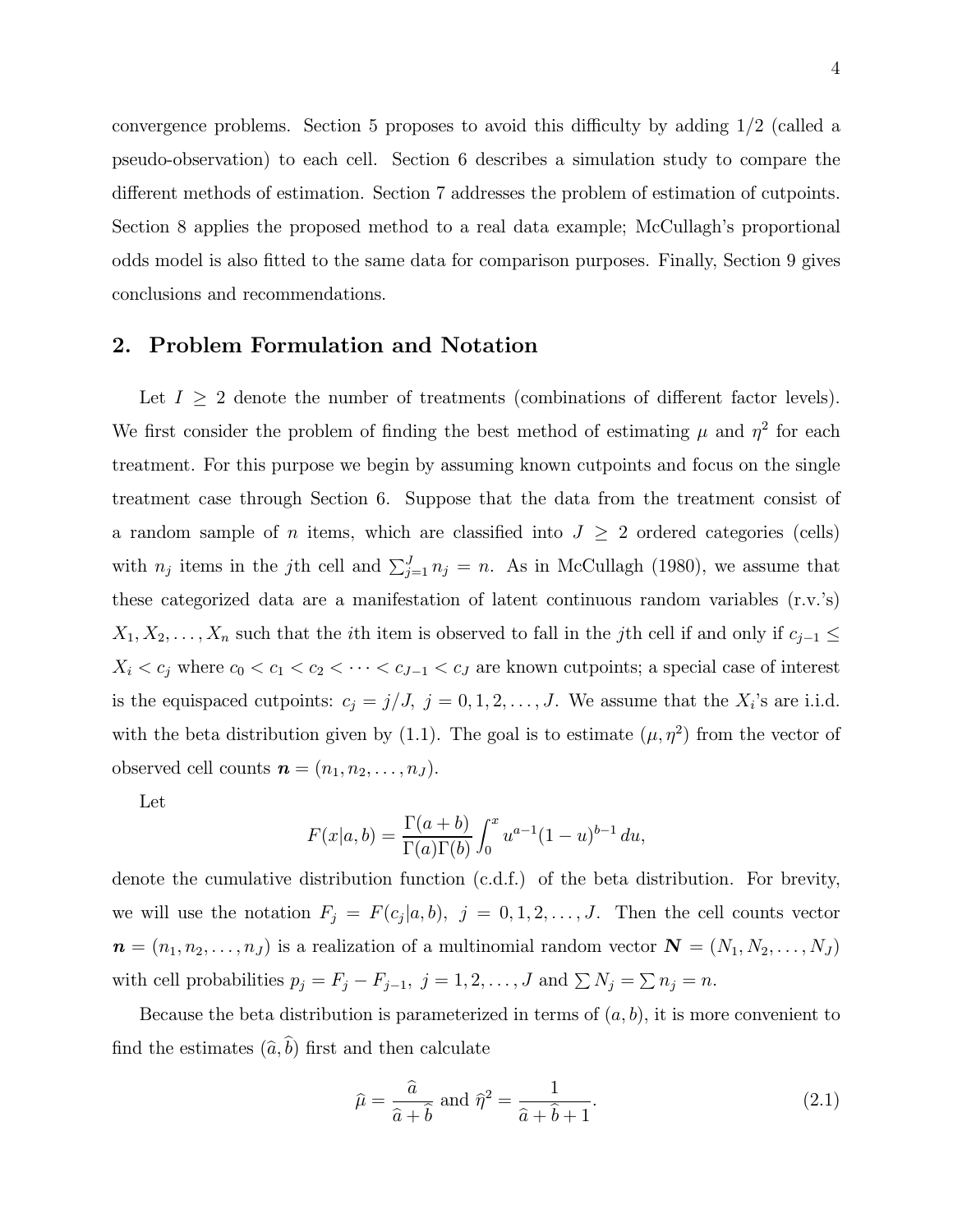# 3. Estimation for Discrete Data

#### 3.1 Maximum Likelihood Method

The standard method for estimation of parameters from incomplete data is the maximum likelihood method; see, e.g., Sundberg (1974, 1976) and Dempster, Laird and Rubin (1976). The maximum likelihood estimate of  $(a, b)$  maximizes the kernel of the log-likelihood function:

$$
\ln L = \sum_{j=1}^{J} n_j \ln p_j.
$$
\n(3.1)

We refer to the resulting estimates as MLE-D (maximum likelihood estimates for discrete data).

Various algorithms can be used to find  $(\hat{a}, \hat{b})$ . One possibility is to find  $(\hat{a}, \hat{b})$  directly using a suitable nonlinear programming algorithm. The second possibility is to solve the equations

$$
\frac{\partial \ln L}{\partial a} = \sum_{j=1}^{J} \frac{n_j}{p_j} \frac{\partial p_j}{\partial a} = 0 \text{ and } \frac{\partial \ln L}{\partial b} = \sum_{j=1}^{J} \frac{n_j}{p_j} \frac{\partial p_j}{\partial b} = 0,
$$
\n(3.2)

using either the Newton-Raphson or the scores algorithm. The third possibility is to use the EM-algorithm of Dempster, Laird and Rubin (1976). Since the beta distribution is a member of the exponential family, closed form expressions can be obtained for the iterative steps of the EM-algorithm; the details are omitted for brevity.

In our empirical study all three algorithms for computing the MLE-D of  $(a, b)$  experienced convergence problems when  $\mu$  was close to 0 or 1, and/or when  $\eta^2$  was small. In these cases most of the data are concentrated in a few cells. The most satisfactory method was the nonlinear programming algorithm.

#### 3.2 Method of Moments

To apply the method of moments we begin by assuming that all observations in each cell are concentrated at the midpoint of that cell. Let  $m_j$  be the midpoint of cell j:

$$
m_j = \begin{cases} \frac{1}{2}(c_{j-1} + c_j) & \text{for general cutpoints} \\ \frac{1}{2J}(2j-1) & \text{for equispaced cutpoints.} \end{cases}
$$
 (3.3)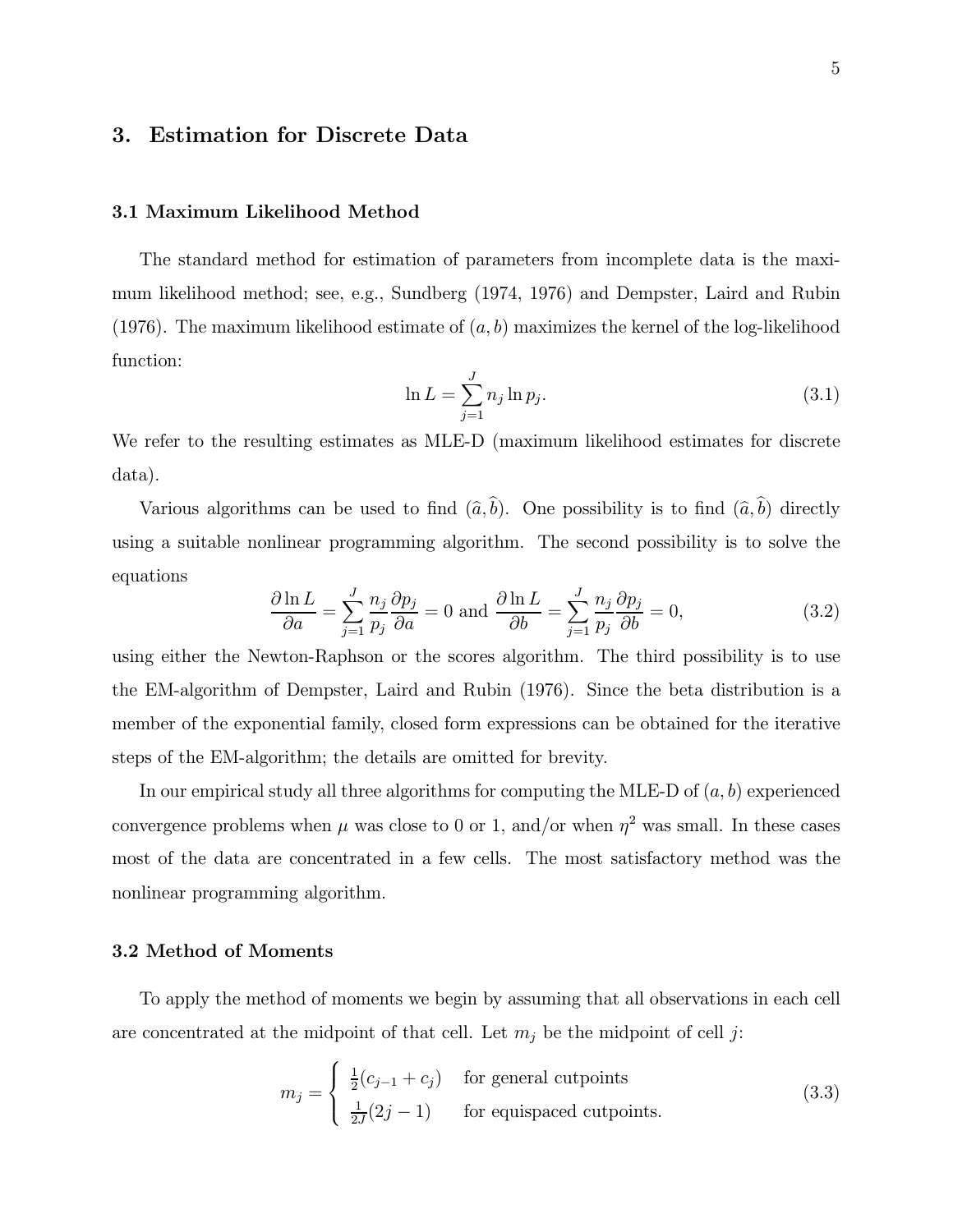Then denoting the sample mean and the sample variance of these data by  $\bar{x}$  and  $s^2$ , respectively, the method of moments estimates of  $\mu$  and  $\eta^2$  can be easily computed using

$$
\hat{\mu} = \bar{x} = \frac{1}{n} \sum_{j=1}^{J} n_j m_j \text{ and } \hat{\eta}^2 = \frac{s^2}{\hat{\mu}(1-\hat{\mu})} = \frac{\sum_{j=1}^{J} n_j m_j^2 - (\sum_{j=1}^{J} n_j m_j)^2 / n}{(n-1)\bar{x}(1-\bar{x})}.
$$
(3.4)

We will refer to the resulting estimates as MME-D (method of moments estimates for discrete data).

We performed preliminary simulations to evaluate these estimates which showed that  $\hat{\mu}$ and  $\hat{\eta}^2$  are highly biased. In general,  $\hat{\mu} = \bar{x}$  is positively biased for  $\mu < 1/2$  and negatively biased for  $\mu > 1/2$ . Due to the assumption that all observations in each cell are concentrated at the midpoint of that cell,  $s^2$  often underestimates  $\sigma^2$ , especially when observations are clumped into a few cells. The simulation study also showed that in general  $\bar{x}(1-\bar{x})$  overestimates  $\mu(1 - \mu)$ . Therefore  $\hat{\eta}^2$  generally underestimates  $\eta^2$ . Even if a modified method of moments for bias reduction due to MacKinnon and Smith (1998) and described in Section 4.2 is used, a substantial negative bias remains in  $\hat{\eta}^2$ . This suggests that an improved method of moments estimates can be obtained by spreading the data in each cell. We refer to the resulting data as continuousized data. Estimation methods for continuousized data are given in the next section. Henceforth we will not consider the MME-D method.

# 4. Estimation for Continuousized Data

Recall that the observed data are discrete cell counts  $\mathbf{n} = (n_1, n_2, \ldots, n_J)$ . Let  $\{x_{jk}, k =$  $1, 2, \ldots, n_j; j = 1, 2, \ldots, J\}$  be the continuousized data obtained by uniform spreading in each cell:

$$
x_{jk} = \begin{cases} c_{j-1} + \frac{kd_j}{(n_j+1)} & \text{for general cutpoints} \\ \frac{j-1}{J} + \frac{k}{(n_j+1)J} & \text{for equispaced cutpoints,} \end{cases}
$$
(4.1)

where  $d_j = c_j - c_{j-1}$ .

## 4.1 Maximum Likelihood Method

Taking  $\{x_{jk}, k = 1, 2, \ldots, n_j; j = 1, 2, \ldots, J\}$  as data from a beta distribution, the MLE's of a and b are solutions to the equations (see equations  $(21.1)$ ) and  $(21.2)$  in Johnson and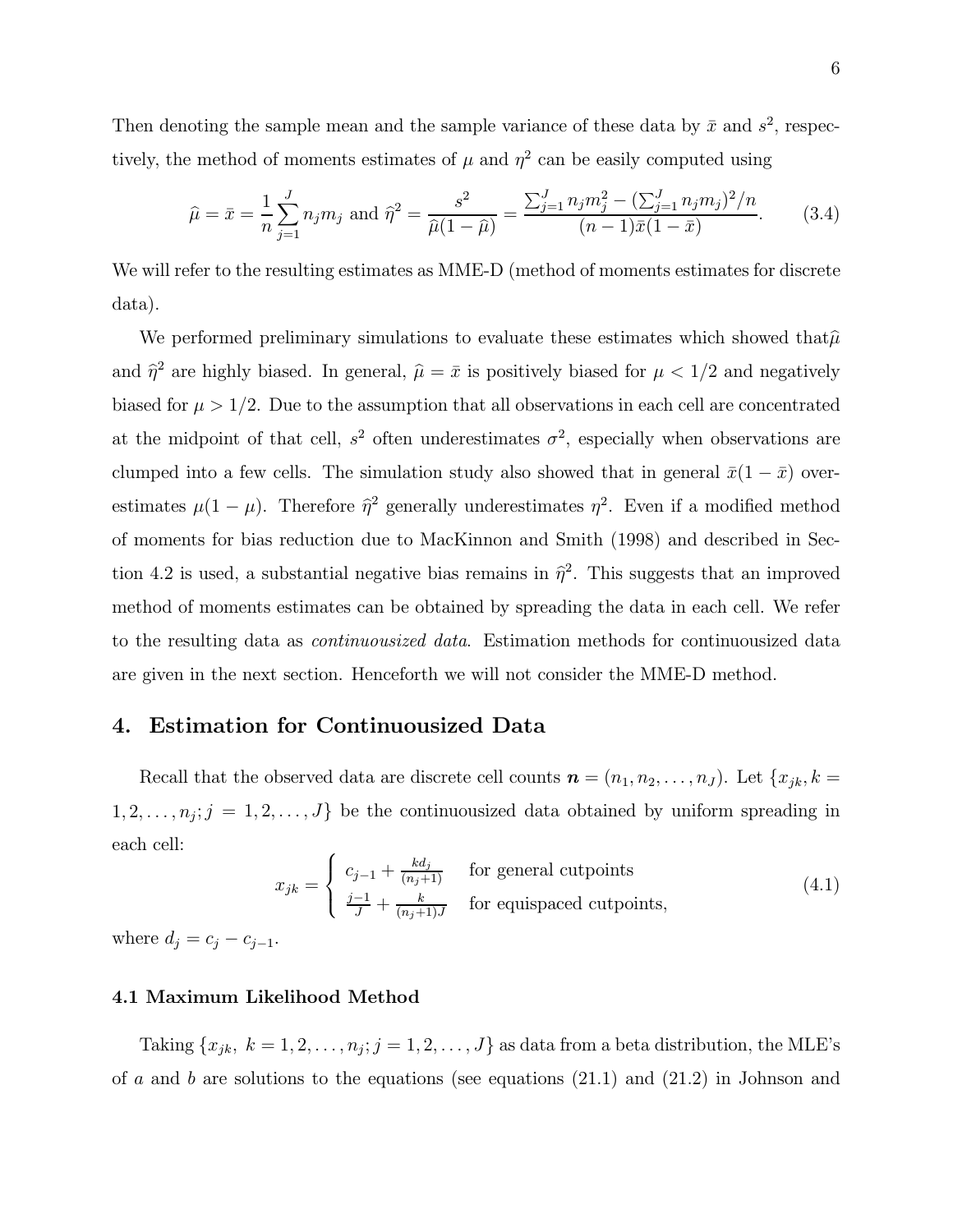Kotz (1970)):

$$
\psi(a) - \psi(a+b) = \frac{1}{n} \sum_{j=1}^{J} \sum_{k=1}^{n_j} \ln x_{jk}
$$
  

$$
\psi(b) - \psi(a+b) = \frac{1}{n} \sum_{j=1}^{J} \sum_{k=1}^{n_j} \ln(1 - x_{jk}),
$$
 (4.2)

where  $\psi(\cdot)$  is the digamma function. These equations can be solved iteratively as suggested in Johnson and Kotz (1970). We refer to the resulting estimates as MLE-C (maximum likelihood estimates for continuousized data).

## 4.2 Method of Moments

In this section we develop a modified method of moments due to MacKinnon and Smith (1998) that approximately eliminates the bias. First calculate the sample mean of the  $x_{jk}$ :

$$
\bar{x} = \frac{1}{n} \sum_{j=1}^{J} \sum_{k=1}^{n_j} x_{jk} = \frac{1}{n} \sum_{j=1}^{J} n_j m_j
$$
\n(4.3)

and the sample variance of the  $x_{jk}$ :

$$
s^{2} = \frac{1}{n-1} \sum_{j=1}^{J} \sum_{k=1}^{n_{j}} (x_{jk} - \bar{x})^{2}
$$
  
\n
$$
= \frac{1}{n-1} \left[ \sum_{j=1}^{J} \sum_{k=1}^{n_{j}} (x_{jk} - m_{j})^{2} + \sum_{j=1}^{J} n_{j} (m_{j} - \bar{x})^{2} \right]
$$
  
\n
$$
= \frac{1}{n-1} \left[ \sum_{j=1}^{J} \frac{n_{j} (n_{j}^{2} - 1)}{12 d_{j}^{2} (n_{j} + 1)^{2}} + \sum_{j=1}^{J} n_{j} m_{j}^{2} - n \bar{x}^{2} \right]
$$
  
\n
$$
= \frac{1}{n-1} \left[ \frac{1}{12} \sum_{j=1}^{J} \frac{n_{j} (n_{j} - 1)}{d_{j}^{2} (n_{j} + 1)} + \sum_{j=1}^{J} n_{j} m_{j}^{2} - n \bar{x}^{2} \right].
$$
 (4.4)

The basic method of moments uses estimating equations (3.4) with the above values of  $\bar{x}$  and  $s^2$ . However, the resulting estimates are biased because  $E(\bar{X}) \neq \mu$  and  $E(S^2) \neq \sigma^2$ , where  $\bar{X}$  and  $S^2$  are the r.v.'s corresponding to the observed quantities  $\bar{x}$  and  $s^2$  given by  $(4.3)$  and  $(4.4)$ , respectively. The estimating equations for the modified method of moments are

$$
E(\bar{X}) = \bar{x} \text{ and } E(S^2) = s^2.
$$
\n
$$
(4.5)
$$

We solve these equations for  $\hat{a}$  and  $\hat{b}$ , and then calculate  $\hat{\mu}$  and  $\hat{\eta}^2$  using (2.1). We refer to the resulting estimates as MME-C (method of moments estimates for continuousized data).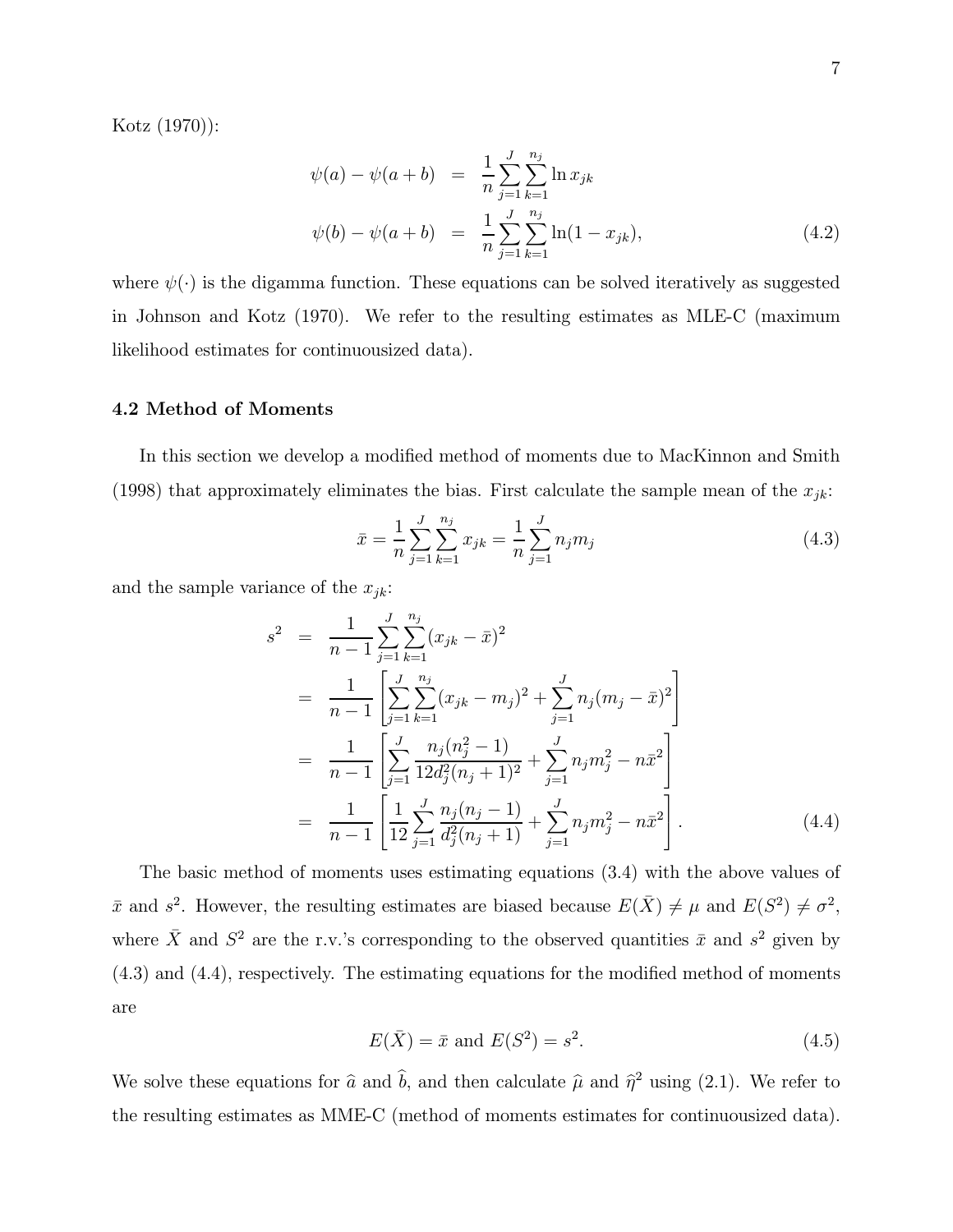To compute the expectations in equations (4.5), we use the expressions

$$
E(N_j) = np_j, \text{Var}(N_j) = np_j(1 - p_j) \text{ and } \text{Cov}(N_j, N_k) = -np_jp_k,
$$

where the  $N_j$  are the r.v.'s corresponding to the observed cell counts  $n_j$ . The resulting expectations are functions of a and b through  $p_j = F(c_j|a, b) - F(c_{j-1}|a, b)$ . First,

$$
E(\bar{X}) = \frac{1}{n} \sum_{j=1}^{J} E(N_j) m_j = \sum_{j=1}^{J} p_j m_j.
$$
 (4.6)

Next,

$$
E(S^2) = \frac{1}{n-1} \left[ \frac{1}{12} E\left( \sum_{j=1}^J \frac{N_j (N_j - 1)}{d_j^2 (N_j + 1)} \right) + E\left( \sum_{j=1}^J N_j m_j^2 \right) - nE(\bar{X})^2 \right]
$$
  
= 
$$
\frac{1}{n-1} \left[ \frac{1}{12} E_1 + E_2 - nE_3 \right],
$$
(4.7)

where the three expectations are computed as follows.

To compute  $E_1$  we use the following lemma.

**Lemma:** Let X be a binomial r.v. with sample size n and success probability  $p$  (denoted as  $X \sim Bin(n, p)$ . Then

$$
E\left[\frac{X(X-1)}{X+1}\right] = np - 2 + \frac{2(1-q^{n+1})}{p(n+1)},
$$

where  $q = 1 - p$ .

## Proof:

$$
E\left[\frac{X(X-1)}{X+1}\right] = \sum_{x=0}^{n} \left[\frac{x(x-1)}{x+1}\right] {n \choose x} p^x q^{n-x}
$$
  
\n
$$
= \frac{1}{(n+1)p} \sum_{x=0}^{n} x(x-1) {n+1 \choose x+1} p^{x+1} q^{(n+1)-(x+1)}
$$
  
\n
$$
= \frac{1}{(n+1)p} \sum_{y=1}^{n} (y-1)(y-2) {n+1 \choose y} p^y q^{(n+1)-y} \text{ (by putting } y = x+1)
$$
  
\n
$$
= \frac{1}{(n+1)p} \left[E\{(Y-1)(Y-2)\} - 2q^{n+1}\right] \text{ (where } Y \sim Bin(n+1,p))\right)
$$
  
\n
$$
= \frac{1}{(n+1)p} \left[E(Y^2 - 3Y + 2) - 2q^{n+1}\right]
$$
  
\n
$$
= \frac{1}{(n+1)p} \left[(n+1)p + (n+1)^2p^2 - 3(n+1)p + 2 - 2q^{n+1}\right],
$$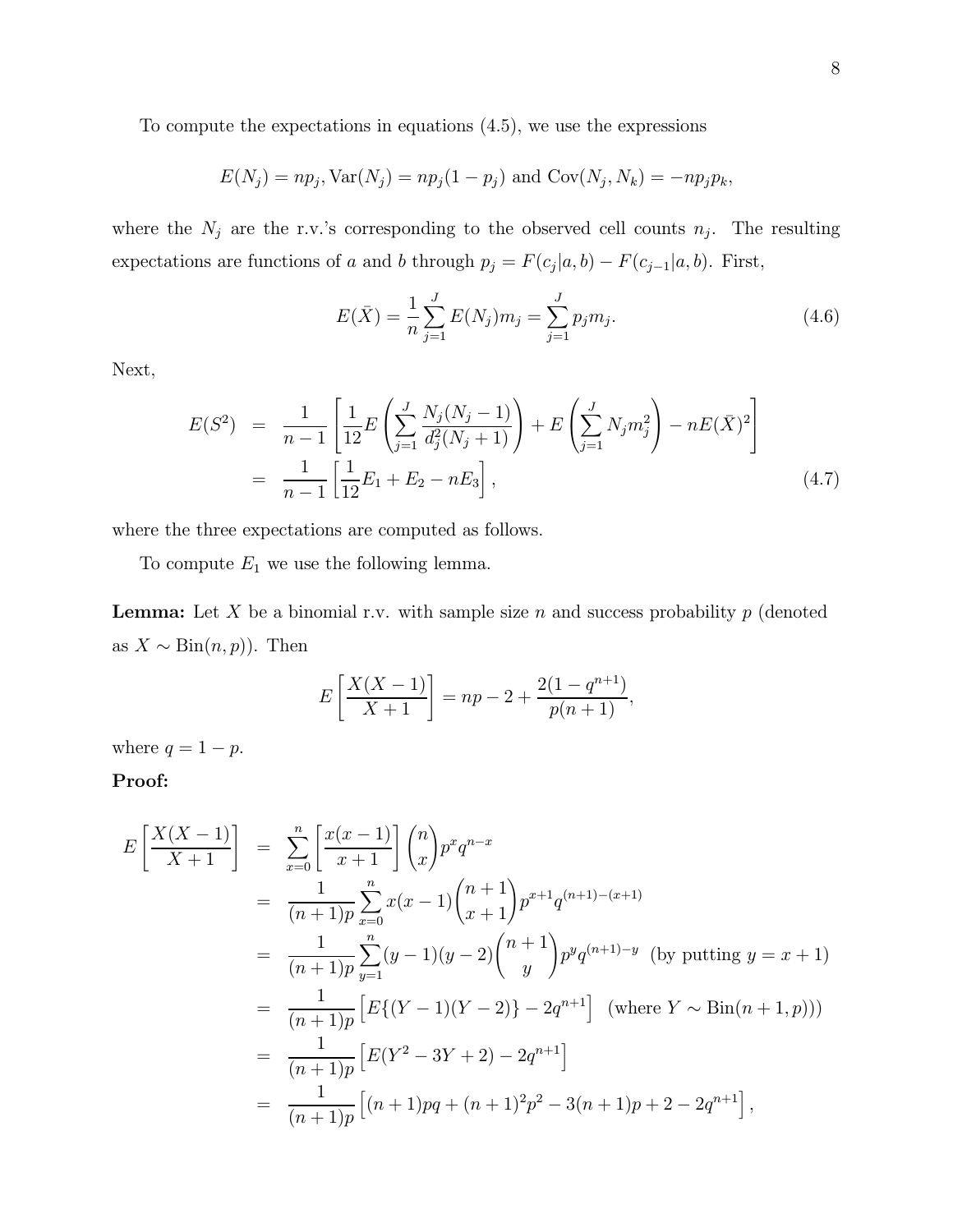which upon algebraic simplification gives the desired result.  $\Box$ 

Using the above lemma, we have

$$
E_1 = E\left(\sum_{j=1}^{J} \frac{N_j(N_j - 1)}{d_j^2(N_j + 1)}\right)
$$
  
= 
$$
\sum_{j=1}^{J} \frac{1}{d_j^2} \left[ np_j - 2 + \frac{2(1 - q_j^{n+1})}{p_j(n+1)} \right],
$$
 (4.8)

where  $q_j = 1 - p_j$ . Note that if  $p_j \to 0$ , the term inside the square brackets approaches 0 using L'Hôpital's rule. This approximation is used for cell probabilities close to 0 to avoid numerical errors.

Next,

$$
E_2 = \sum_{j=1}^{J} E(N_j) m_j^2 = n \sum_{j=1}^{J} p_j m_j^2.
$$
 (4.9)

Finally,

$$
E_3 = E(\bar{X}^2)
$$
  
\n
$$
= \frac{1}{n^2} E\left(\sum_{j=1}^J N_j m_j\right)^2
$$
  
\n
$$
= \frac{1}{n^2} \left\{ \sum_{j=1}^J m_j^2 E(N_j^2) + 2 \sum_{k=j+1}^J \sum_{j=1}^{J-1} m_j m_k E(N_j N_k) \right\}
$$
  
\n
$$
= \frac{1}{n^2} \left\{ \sum_{j=1}^J m_j^2 [np_j (1 - p_j) + n^2 p_j^2] + 2 \sum_{k=j+1}^J \sum_{j=1}^{J-1} m_j m_k [-np_j p_k + n^2 p_j p_k] \right\}
$$
  
\n
$$
= \frac{1}{n} \left\{ \sum_{j=1}^J m_j^2 p_j + (n-1) \sum_{j=1}^J m_j^2 p_j^2 + 2(n-1) \sum_{k=j+1}^J \sum_{j=1}^{J-1} m_j m_k p_j p_k \right\}
$$
  
\n
$$
= \frac{1}{n} \sum_{j=1}^J m_j^2 p_j + \frac{n-1}{n} \left( \sum_{j=1}^J m_j p_j \right)^2.
$$
 (4.10)

Substituting  $E_1, E_2$  and  $E_3$  from (4.8), (4.9) and (4.10) in (4.7) we get the final expression for  $E(S^2)$ .

# 5. Use of Pseudo-Observations

Both the MLE-D and the MME-C methods may fail to converge when there are sparse or empty cells. The MLE-C method does not face this problem because once the data are spread uniformly within each cell, no further use is made of the cell boundaries. A practical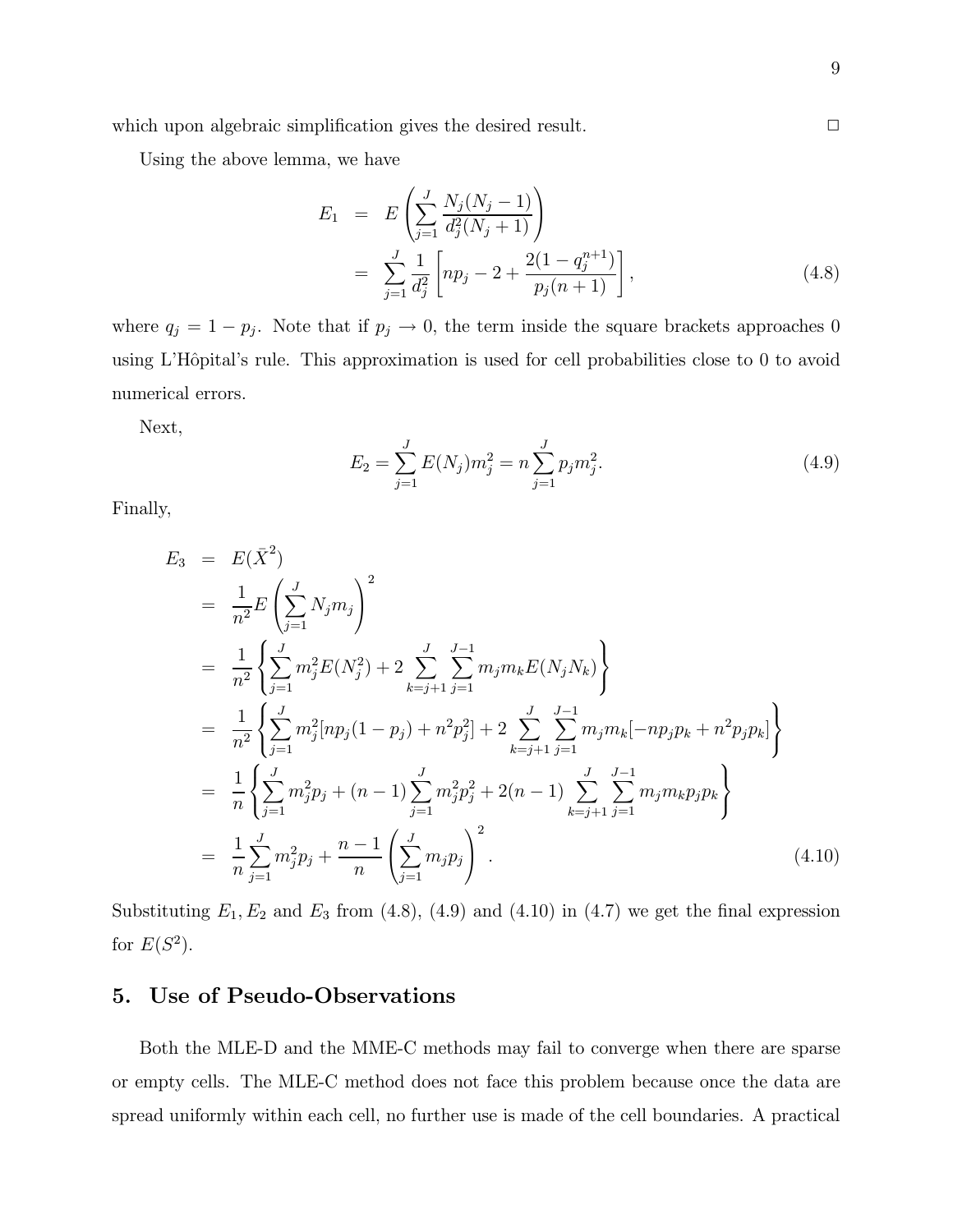solution to the lack of convergence is to add  $1/2$  (referred to as a pseudo-observation) to each cell count.

Denote the new cell counts by  $n'_j = n_j + 1/2$  and the resulting total sample size by  $n' = \sum_{j=1}^{J} n'_j = n + J/2$ . We assume that the pseudo-observations are placed at the midpoints  $m_i$ . The actual observations are spread uniformly in each cell as described in Section 4. Let  $\bar{x}'$  and  $s'^2$  be the sample mean and the sample variance of the continuousized data including the pseudo-observations. We can express  $\bar{x}'$  and  $s'^2$  in terms of  $\bar{x}$  and  $s^2$  as follows:

$$
\bar{x}' = \frac{1}{n'} \left( \sum_{j=1}^{J} n_j m_j + \frac{1}{2} \sum_{j=1}^{J} m_j \right) = \frac{n\bar{x} + J\bar{m}/2}{n'},\tag{5.1}
$$

where  $\bar{m} = \sum m_j / J$  (for equispaced cutpoints,  $\bar{m} = J/2$ ) and

$$
s'^2 = \frac{1}{n'-1} \left[ (n-1)s^2 + \frac{nJ^2}{4n'^2} (\bar{x} - \bar{m})^2 + \frac{1}{2} \sum_{j=1}^J \left\{ \left( m_j - \frac{J\bar{m}}{2n'} \right) - \frac{n\bar{x}}{n'} \right\}^2 \right].
$$
 (5.2)

The algorithm for calculating the MLE-D estimates does not need any modification if pseudo-observations are added. To calculate the MME-C estimates, it would appear that the estimating equations should be changed to

$$
E(\bar{X}') = \bar{x}' \text{ and } E(S'^2) = s'^2,
$$
\n(5.3)

where  $\bar{X}'$  and  $S'^2$  are the random variables corresponding to the observed  $\bar{x}'$  and  $s'^2$ , respectively. It is not difficult to derive expressions for  $E(\bar{X}')$  and  $E(S'^2)$  using (4.3) and (4.4). However, from (5.1) we see that  $\bar{x}'$  is a linear function of  $\bar{x}$  and hence  $E(\bar{X}')$  is the same linear function of  $E(\bar{X})$ . Therefore the equation  $E(\bar{X}') = \bar{x}'$  is identical to the equation  $E(\bar{X}) = \bar{x}$ . This is the equation that causes convergence problems. To obviate the convergence difficulty with equations  $(5.3)$ , we use the following equations:

$$
E(\bar{X}) = \bar{x}' \text{ and } E(S^2) = s'^2. \tag{5.4}
$$

These equations may result in a slight bias in the estimates, but their solutions are found to always converge.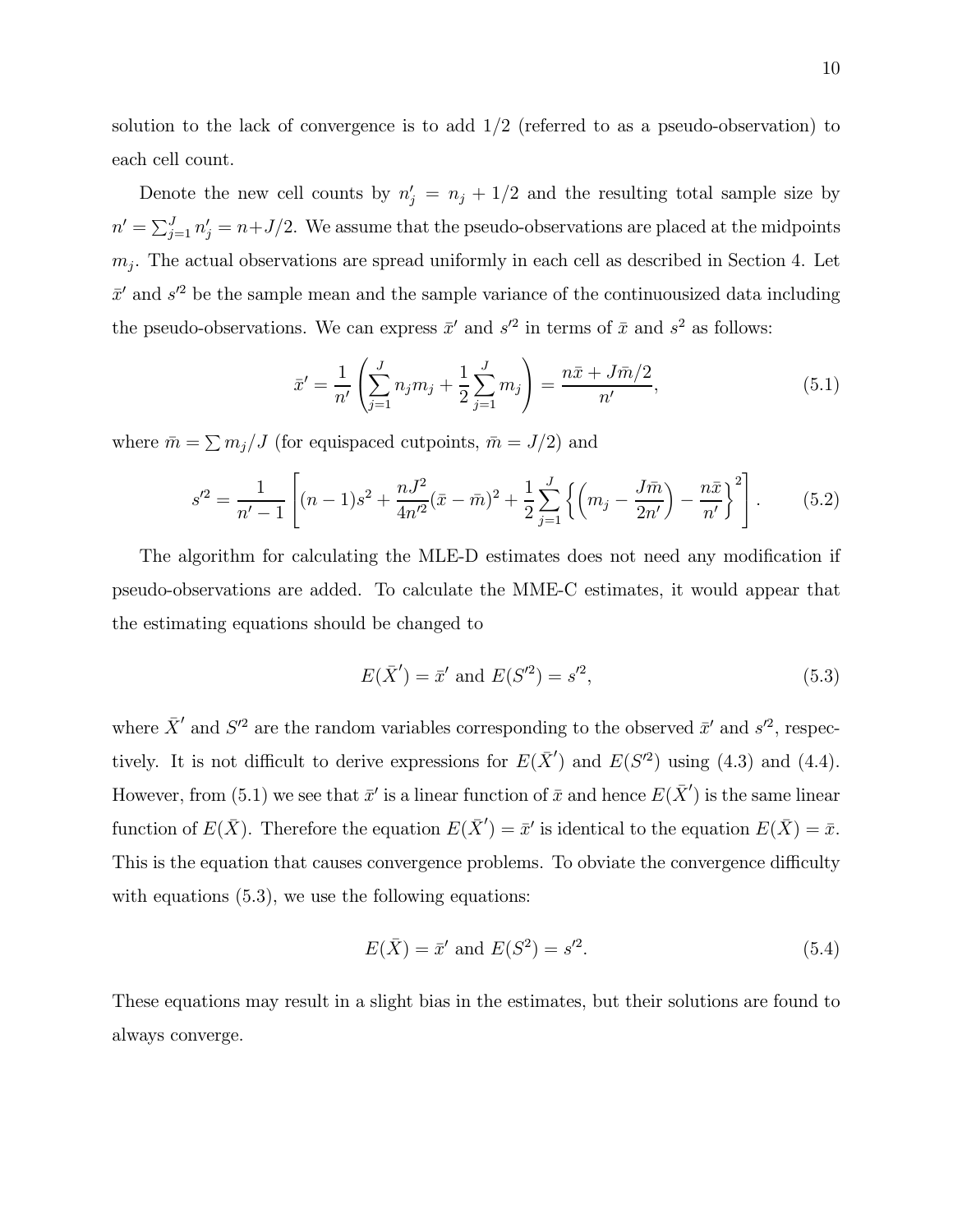# 6. Empirical Comparison of the Estimation Methods

## 6.1 Design of the Simulation Experiment

Three methods of estimation were compared in the simulation experiment: MLE-D, MLE-C and MME-C. Pseudo-observations were used with MLE-D and MME-C, but not with MLE-C. Two values of the number of cells were studied:  $J = 5$  and 10. For each J, equispaced cutpoints  $c_j = j/J$ ,  $j = 0, 1, \ldots, J$  (assumed to be known) were chosen to generate the data. Thus, e.g., for  $J = 5$ , we have  $c_0 = 0, c_1 = 0.2, c_2 = 0.4, c_3 = 0.6, c_4 = 0.6$  $0.8, c_5 = 1$ . Two values of the sample size,  $n = 30$  and 60, were examined for each value of J.

For each J and the associated cutpoints, the  $\mu$  values were chosen at the midpoints of the cells. Thus, for  $J = 5$ , we chose  $\mu = 0.5, 0.7$  and 0.9, and for  $J = 10$ , we chose  $\mu = 0.55, 0.75$ and 0.95. These are in a sense the "worst" cases when  $\eta^2$  is small because then most of the data fall in a single cell; the "best" cases would be to choose  $\mu$  equal to one of the cutpoints because then the data would be distributed in the two adjacent cells even when  $\eta^2$  is small. The values  $\mu < 0.5$  were not studied because the results are similar to those for  $\mu > 0.5$  due to symmetry.

For each value of  $\mu$ , three values of  $\eta^2$  were chosen:  $\eta^2 = 0.3, 0.1$  and 0.03. Note that  $\eta^2$  < 1/3 implies that  $a+b > 2$  and hence at least one of a or b is > 1. This means that none of the simulated beta distributions were U-shaped; all were either J-shaped or bell-shaped. This choice was made based on the types of data encountered in practice which generally do not cluster at both ends of the scale. The values of  $(a, b)$  were obtained from  $(\mu, \eta^2)$  by solving  $(1.2)$  and  $(1.3)$ , resulting in

$$
a = \frac{\mu(1 - \eta^2)}{\eta^2} \text{ and } b = \frac{(1 - \mu)(1 - \eta^2)}{\eta^2}.
$$
 (6.1)

## 6.2 Computational Details and Simulation Results

For each configuration of  $(\mu, \eta^2)$  or equivalently  $(a, b)$ , we performed 10,000 simulation runs. First, the cell probabilities  $p_j = F(c_j|a, b) - F(c_{j-1}|a, b), j = 1, 2, \ldots, J$  were calculated. Each simulation run consisted of generating the multinomial cell count vector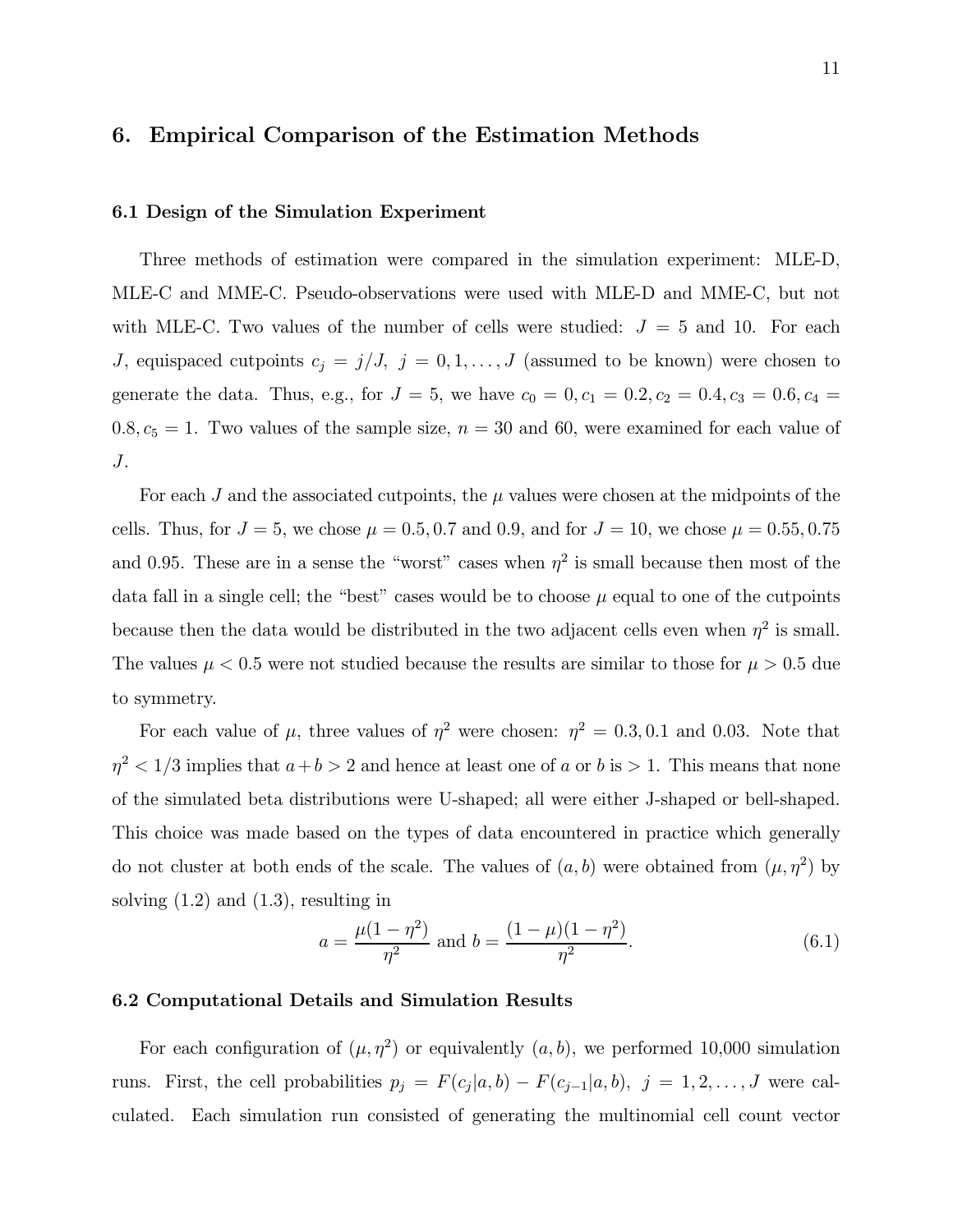$(n_1, n_2, \ldots, n_J)$  with the cell probability vector  $(p_1, p_2, \ldots, p_J)$  and total sample size n.

All three methods of estimation were applied to each generated cell count vector, and estimates  $(\hat{a}, \hat{b})$  and  $(\hat{\mu}, \hat{\eta}^2)$  were calculated. The penalty-barrier method of nonlinear programming (Bazaraa, Sherali and Shetty, 1993) was used to find the MLE-D (by maximizing the log-likelihood function (3.1) subject to  $a, b > 0$ ) as well as to solve the equations (4.2) for MLE-C and equations (4.5) for MME-C. The results were averaged over 10,000 runs to find the bias and variance estimates. The mean square error (MSE) was calculated as  $MSE = Bias<sup>2</sup> + Variance$ . The simulation estimates of bias, variance and MSE for the three methods are summarized in Tables 2-5.

It is interesting to note that the MME-C and MLE-D methods generally underestimate  $\mu$ , but always overestimate  $\eta^2$ . The biases in  $\hat{\eta}^2$  become very large when  $\mu$  is close to 1 and  $\eta^2$  is close to 0. The MLE-C method does not exhibit such systematic patterns and its biases in  $\hat{\eta}^2$  are generally much smaller.

The minimum MSE for each configuration  $(\mu, \eta^2)$  is marked with an asterisk. Note that no method is uniformly best for all configurations either for estimating  $\mu$  or  $\eta^2$ . However, out of the nine  $(\mu, \eta^2)$  configurations for each  $(J, n)$  combination, the MLE-C method has the smallest MSE's in the following numbers of cases: for  $J = 5, n = 30$ , the smallest  $MSE(\hat{\mu})$  in four cases and the smallest  $MSE(\hat{\eta}^2)$  in five cases, for  $J = 5$ ,  $n = 60$ , the smallest  $MSE(\hat{\mu})$  in four cases and the smallest  $MSE(\hat{\eta}^2)$  in three cases, for  $J = 10, n = 30$ , the smallest  $MSE(\hat{\mu})$ in six cases and the smallest  $MSE(\hat{\eta}^2)$  in seven cases, and for  $J = 10, n = 60$ , the smallest  $MSE(\hat{\mu})$  in three cases and the smallest  $MSE(\hat{\eta}^2)$  in seven cases.

The methods can be compared through the ratios of their MSE's, referred to as the relative efficiencies (RE's). We define the RE's in terms of the MLE-C method. The RE of the MLE-C method with respect to (w.r.t.) another method is the ratio of the MSE of that method to the MSE of the MLE-C method. Thus  $RE > 1$  (or  $log(RE) > 0$ ) favors the MLE-C method. The logarithms of the RE of the MLE-C method w.r.t. the MME-C and MLE-D methods for estimating  $\mu$  and  $\eta^2$  are plotted in Figures 1 to 4. Each figure is for a different combination  $(J, n)$ . The left panel of each figure shows the plots of log(RE) for estimating  $\mu$ , while the right panel shows the plots of log(RE) for estimating  $\eta^2$ . In both cases the log(RE) values are plotted against  $\mu$  and different plots are made for the three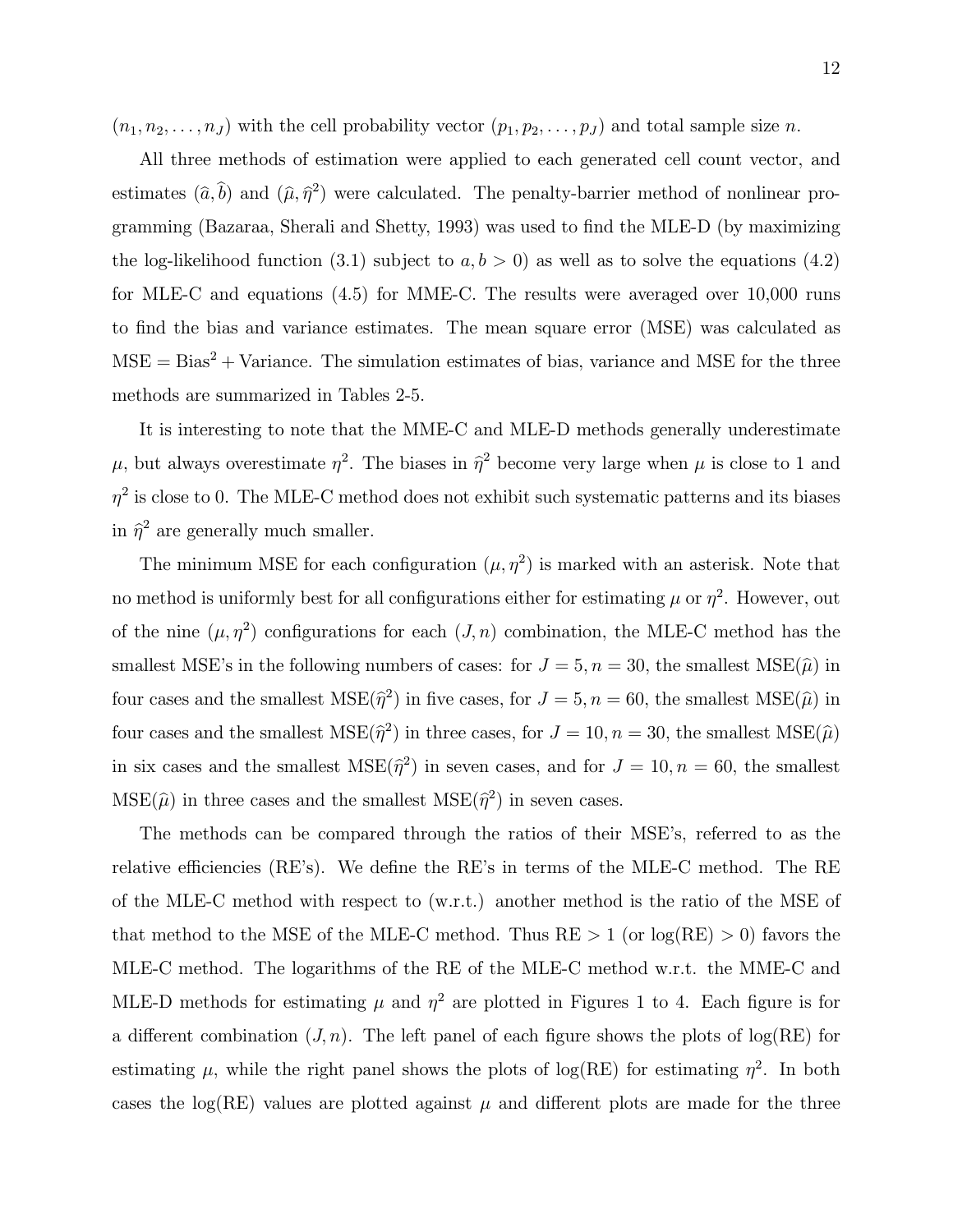values of  $\eta^2$ . The plots of log(RE) w.r.t. the MME-C method are shown with solid lines and solid plotting symbols, while the plots of  $log(RE)$  w.r.t. the MLE-D method are shown with dotted lines and open plotting symbols. The plotting symbols used are diamonds for  $\eta^2 = 0.3$ , squares for  $\eta^2 = 0.1$  and triangles for  $\eta^2 = 0.03$ .

We see that most of the  $log(RE)$ 's are positive, favoring the MLE-C method. Furthermore, the positive values of log(RE) are much larger than any negative values. In other words, the potential benefits of the MLE-C method are much greater than any potential losses w.r.t. the other two competing methods. The MLE-D method is often competitive, whereas the MME-C method is not preferred in any situation.

## 7. Maximum Likelihood Estimation of Cutpoints

First let us consider estimation of cutpoints for a single treatment. Taking the partial derivatives of the log-likelihood (3.1) with respect to the  $c_j$  and using the fact that  $p_j =$  $F(c_j|a, b) - F(c_{j-1}|a, b)$  we get the following likelihood equations

$$
\frac{\partial \ln L}{\partial c_j} = f(c_j | a, b) \left\{ \frac{n_j}{p_j} - \frac{n_{j+1}}{p_{j+1}} \right\} = 0 \ \ (j = 1, 2, \dots, J-1),
$$

where  $f(c_j|a, b)$  is the beta density function (1.1). The solutions to these equations are given by

$$
p_j = F(c_j|a, b) - F(c_{j-1}|a, b) = \frac{n_j}{n} (j = 1, 2, ..., J),
$$
\n(7.1)

where  $F(c_0|a, b) = 0$  and  $F(c_j|a, b) = 1$ . The MLE-C method (which, as we saw, is the preferred method for estimating  $(a, b)$  equations can be supplemented with these equations, and the two sets of equations can be solved iteratively. For example, we can start with an initial guess of equispaced cutpoints  $c_j = j/J$  and solve for  $(a, b)$  using (4.2). Then using these estimates of  $(a, b)$ , the equations (7.1) can be solved for  $(c_1, c_2, \ldots, c_{J-1})$ . Two remarks are in order concerning the implementation of this recursive algorithm.

- 1. After having computed the estimates of the  $c_j$ , we need to recompute the continuousized data values  $x_{jk}$  given by (4.1) in order to iterate with respect to the estimates of  $(a, b)$ using (4.2).
- 2. If some  $n_j = 0$  then we get  $c_{j-1} = c_j$  from (7.1). One way to address this difficulty is to add a pseudo-observation  $= 1/2$  to all cells thus avoiding empty cells. The other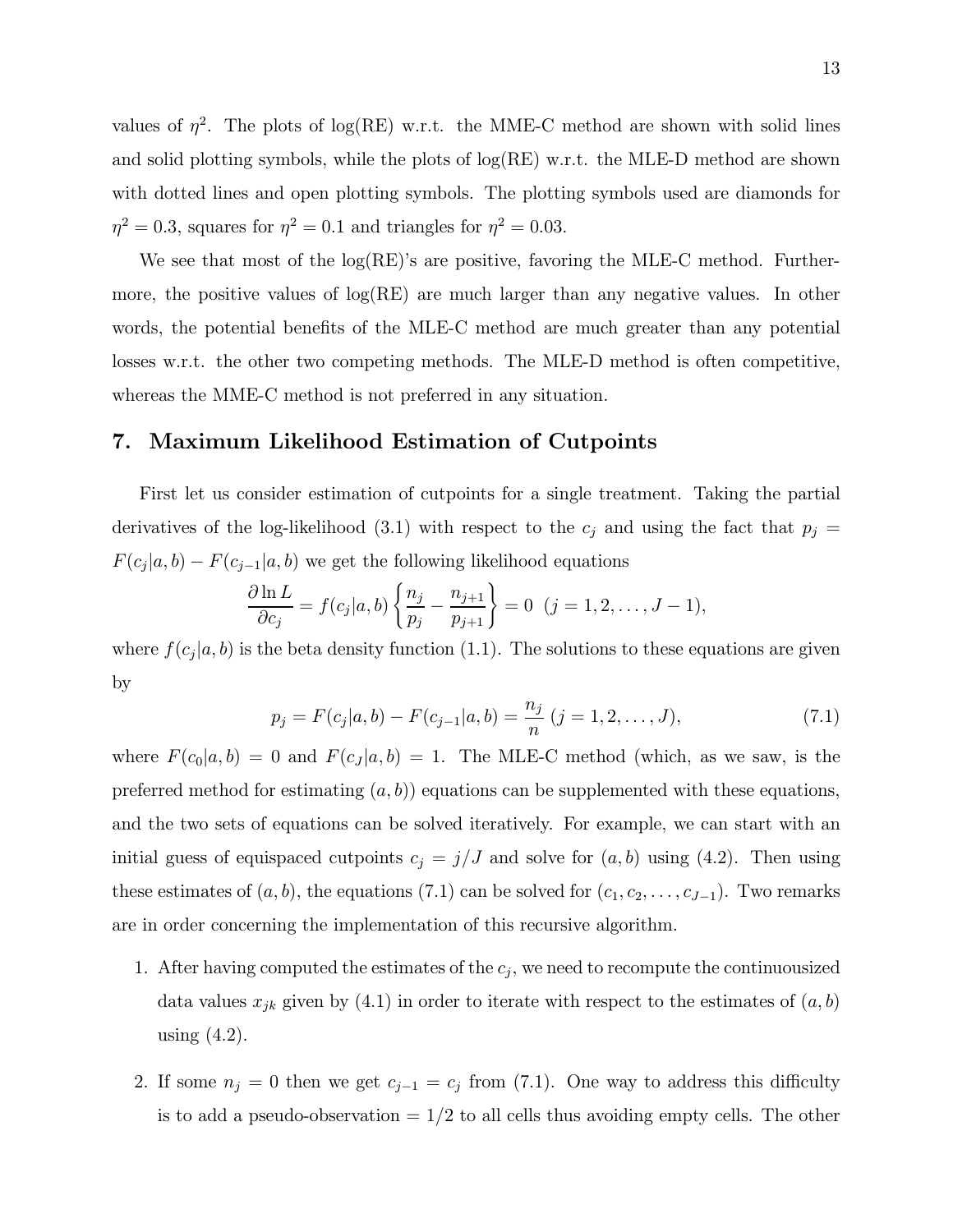alternative is to merge this cell with an adjacent nonempty cell. We prefer the second alternative, especially for multiple treatments, as explained below. Adding pseudoobservations is less preferable because the MLE-C method for estimating  $(a, b)$  does not require pseudo-observations to achieve convergence.

Now consider  $I \geq 2$  treatment combinations, each associated with its own beta latent distribution with parameters  $(a_i, b_i)$ ,  $i = 1, 2, \ldots, I$ . The cutpoints are common to all treatment combinations. Let  $n_{ij}$  be the cell count in the j<sup>th</sup> cell of the *i*th treatment combination and let  $n_i = \sum_{j=1}^{J} n_{ij}$  be the total number of observations on the *i*th treatment combination. The log-likelihood function is

$$
\ln L = \sum_{i=1}^{I} \sum_{j=1}^{J} n_{ij} \ln p_{ij},\tag{7.2}
$$

where  $p_{ij} = F(c_j|a_i, b_i) - F(c_{j-1}|a_i, b_i)$ . By taking the partial derivatives of ln L with respect to (w.r.t.)the  $c_j$  ( $1 \le j \le J - 1$ ), we get the following equations for the MLE's of the  $c_j$  for given  $(a_i, b_i), i = 1, 2, \ldots, I:$ 

$$
\sum_{i=1}^{I} f(c_j | a_i, b_i) \left\{ \frac{n_{ij}}{p_{ij}} - \frac{n_{i,j+1}}{p_{i,j+1}} \right\} = 0 \ (j = 1, \dots, J_1). \tag{7.3}
$$

These equations do not have a simple solution as in (7.1). An alternative method of estimating the cutpoints is by the moments method by equating the expected number of outcomes in each cell to the observed number of outcomes. The corresponding equations are

$$
\sum_{i=1}^{I} n_i p_{ij} = \sum_{i=1}^{I} n_i [F(c_j | a_i, b_i) - F(c_{j-1} | a_i, b_i)] = \sum_{i=1}^{I} n_{ij} \quad (j = 1, ..., J - 1).
$$
 (7.4)

Note that both  $(7.3)$  and  $(7.4)$  are different generalizations of  $(7.1)$ .

Both these methods yield  $c_{j-1} = c_j$  if the total count in the jth category,  $\sum_{i=1}^{I} n_{ij}$ , is zero, i.e., no outcomes are observed in this category for any of the treatments. In this case it seems reasonable to merge this category with an adjacent one since the other option of adding pseudo-observations to all IJ cells is unattractive.

We found that the method of directly maximizing the log-likelihood function  $(7.2)$  w.r.t. the  $c_j$ 's for fixed  $(a_i, b_i)$   $i = 1, \ldots, I$  gives the best numerical performance, and so was adopted. The same penalty barrier method described in Section 6.2 was used for direct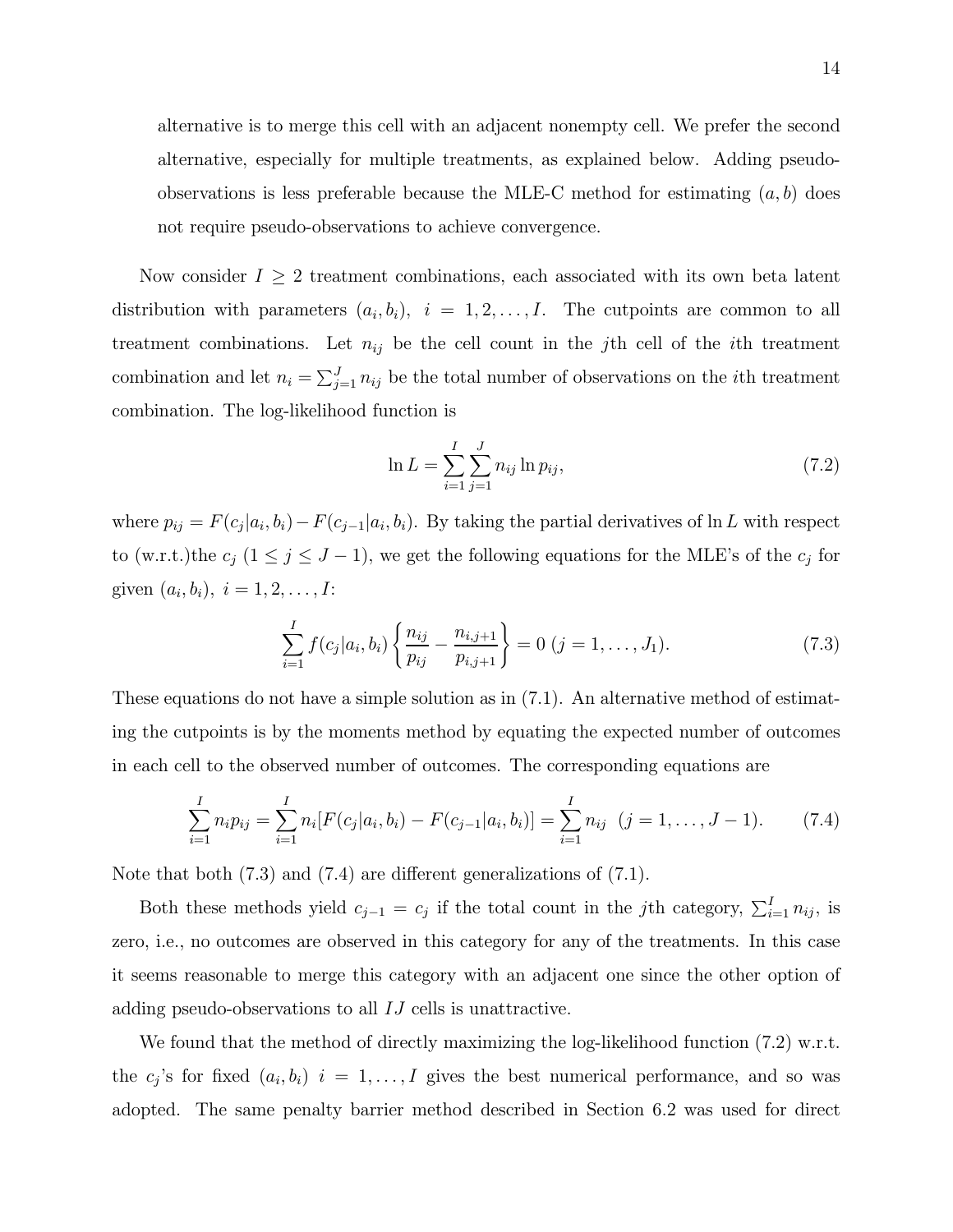maximization. The constraints  $0 < c_1 < c_2 < \cdots < c_{J-1} < 1$  were imposed after merging any categories having zero outcomes with adjacent categories.

## 8. Example

We fitted the proposed beta distribution model to two data sets given in Best and Rayner  $(1998)$  (the first data set is from Agresti  $(1990)$ ) using the MLE-C method. The proportional odds model was also fitted to the same data sets for comparison purposes. This model is given by

$$
\ln\left(\frac{\pi_{ij}}{1-\pi_{ij}}\right) = \frac{c_j - \mu_i}{\sigma_i}, \ \ i = 1, 2, \dots, I, j = 1, 2, \dots, J,
$$

where  $\pi_{ij} = p_{i1} + \cdots + p_{ij}$  is the cumulative probability of response  $\leq j$  for the *i*th treatment. Note that both the models have the same number of free parameters, namely 2I location and dispersion parameters for the I treatments, and  $J-1$  cutpoints. McCullagh (1986) suggested that the effects of the factors on the  $\mu_i$  and the  $\ln \sigma_i$  can be modeled as linear models.

McCullagh's PLUM program (1988) was used to fit the proportional odds model. The data sets are given in Tables 6 and 7. The first data set gives the counts of people in defense force staff from different regions of U.S. whose likings for black olives were scored on a six-point ordinal scale. The second data set gives the counts of Australian and Japanese consumers from two cities in each country whose likings for Japanese chocolate were scored on a seven-point ordinal scale. Both data sets have treatments with factorial structures; however, our objective here is not to assess the effects of the factors on the ordinal responses, but simply to evaluate the goodness of fits of the two models.

Each table gives the observed cell counts as well as the fitted cell counts using the two models. The last column gives the contribution to the overall chi-square goodness of fit statistic:

$$
\sum_{i=1}^{I} \sum_{j=1}^{J} \frac{\left(\text{Observed}_{ij} - \text{Fitted}_{ij}\right)^2}{\text{Fitted}_{ij}}
$$

from each row *i* of the table. This chi-square statistic has  $I(J - 1) - 2I - (J - 1) =$  $(I-1)(J-1)-2I$  degrees of freedom (d.f.) for both fitted models.

The overall chi-square statistics along with their d.f. and  $p$ -values are shown in the following table.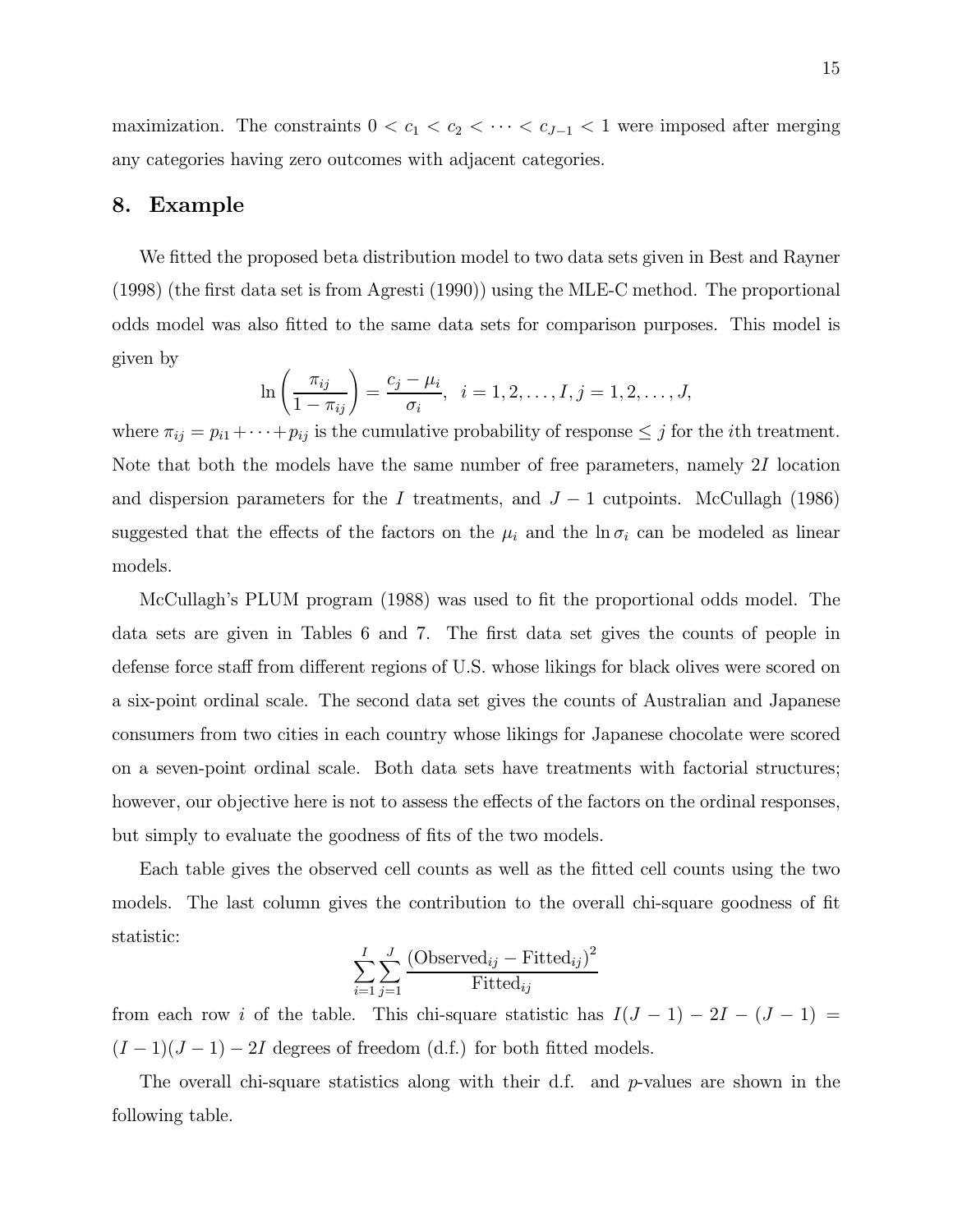| Beta Distribution Model                                                                          | Proportional Odds Model |
|--------------------------------------------------------------------------------------------------|-------------------------|
| Data Set 1 $\chi^2 = 14.381$ , d.f. = 13, p = 0.348 $\chi^2 = 11.554$ , d.f. = 13, p = 0.564     |                         |
| Data Set 2 $\chi^2 = 12.413$ , d.f. = 10, $p = 0.258$ $\chi^2 = 11.755$ , d.f. = 10, $p = 0.302$ |                         |

We see that both models fit reasonably well. The proportional odds model gives somewhat better overall fits, as well as for individual rows of the two tables in all cases except one. Thus it is a distinct competitor to the proposed beta distribution model. However, we feel that the beta distribution model has other advantages to offer as enumerated in Section 1.

## 9. Conclusions

The simulation results have shown that although there is not a uniformly best method of estimation, in a majority of cases the MLE-C method is superior to the other two. In other cases the MLE-D method is generally the best, but the MLE-C method is not far behind. The MME-C and the MME-D methods are not serious contenders for estimating either  $\mu$  or  $\eta^2$ .

Besides its statistical efficiency, the MLE-C method has the following two advantages.

- 1. It is computationally much faster than the other methods.
- 2. It does not face any convergence problems even in case of sparse cells. Therefore it does not need data augmentation by pseudo-observations.

Because of these advantages we recommend the MLE-C method for estimation of the location and dispersion parameters of the beta distribution model. This method is then combined with the maximum likelihood method for estimating the cutpoints in an iterative two-step algorithm.

The beta distribution model and the proportional odds model were both fitted to real data sets. Both models fitted reasonably well, but the proportional odds model gave marginally better fits. The beta distribution model has some other advantages, however. In future research both models should be compared in terms of their ability to detect location and dispersion effects in multifactor experiments.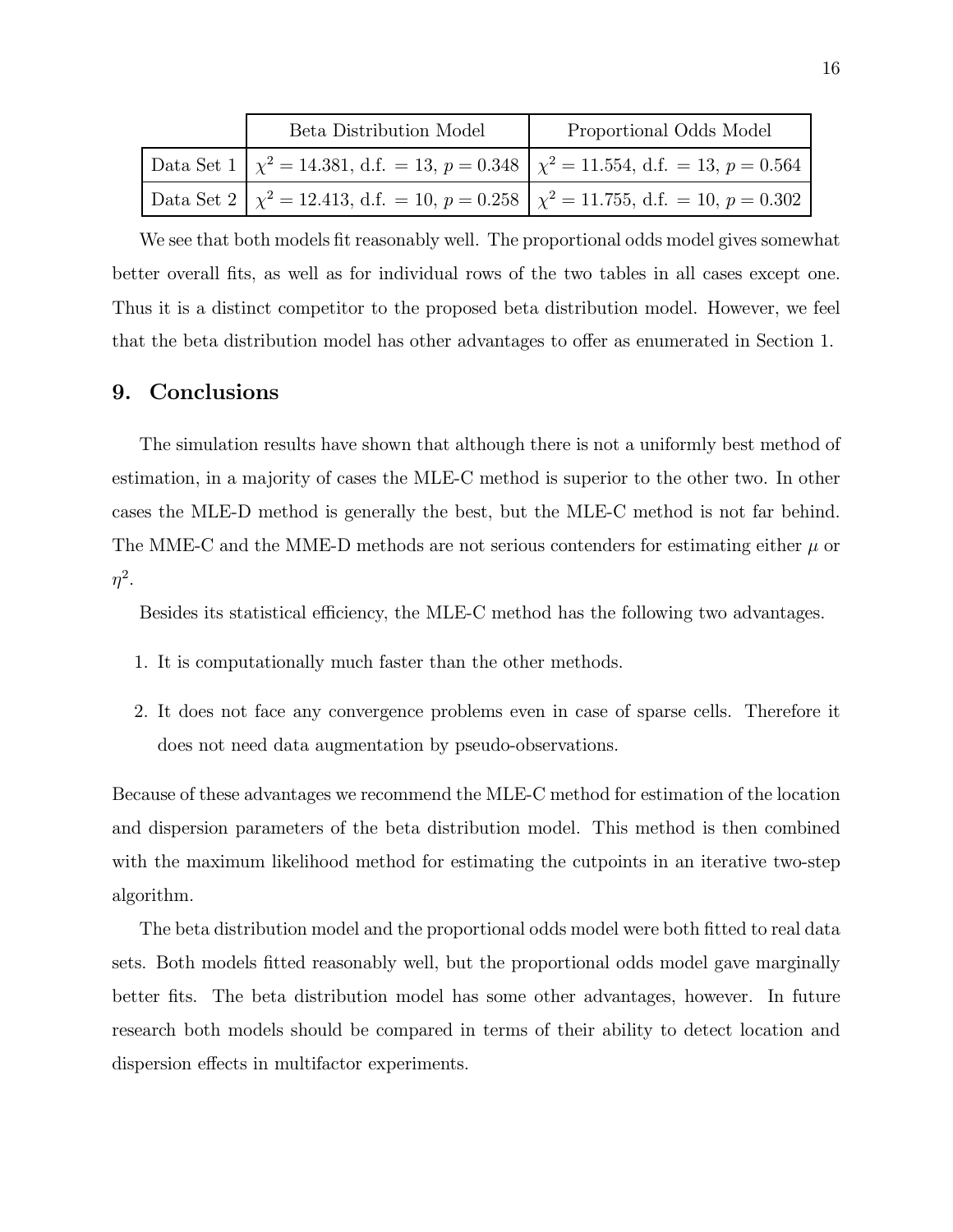#### REFERENCES

- 1. Agresti, A. (1984), Analysis of Ordinal Categorical Data, New York: John Wiley.
- 2. Agresti, A. (1990), Categorical Data Analysis, New York: John Wiley.
- 3. Bazaraa, M. S., Sherali, H. D. and Shetty, C. M. (1993), Nonlinear Programming: Theory and Algorithms, Second Edition, New York: Wiley.
- 4. Best, D. J. and Rayner, J. C. W. (1998), \Nonparametric analysis of ordinal categorical response data with factorial structure," Applied Statistics, 47, 439 -446.
- 5. Box, G. E. P. (1988), "Signal-to-noise ratios, performance criteria and transformation," Technometrics, 30, 1 -31.
- 6. Dempster, A. P., Laird N. M. and Rubin, D. B. (1977), "Maximum likelihood from incomplete data via the EM algorithm (with discussion)," Journal of Royal Statistical Society, Ser. B, , 1 -38
- 7. Hamada, M. and Wu, C. F. J. (1990), "A critical look at accululation analysis and related methods (with discussion)," Technometrics, 28, 302 -306.
- 8. Leon, R. V., Shoemaker, A. C. and Kacker, R. N. (1987), \Performance measures independent of adjustment: An explanation and extension of Taguchi's signal to noise ratio," Technometrics, 29, 253 -287.
- 9. McCullagh, P. (1980), "Regression models for ordinal data (with discussion)," *Journal* of Royal Statistical Society, Ser. B, 42, 109 -142.
- 10. McCullagh, P. (1988), \PLUM: An interactive computer package for analysis of ordinal data," User's Manual available from pmcc@galton.uchicago.edu.
- 11. McCullagh, P. and Nelder, J. (1989), Generalized Linear Models, Second Edition, London: Chapman and Hall.
- 12. MacKinnon, J. G. and Smith, A. A., Jr. (1988), "An approximate bias correction in econometrics," Journal of Econometrics, 85, 205 -230.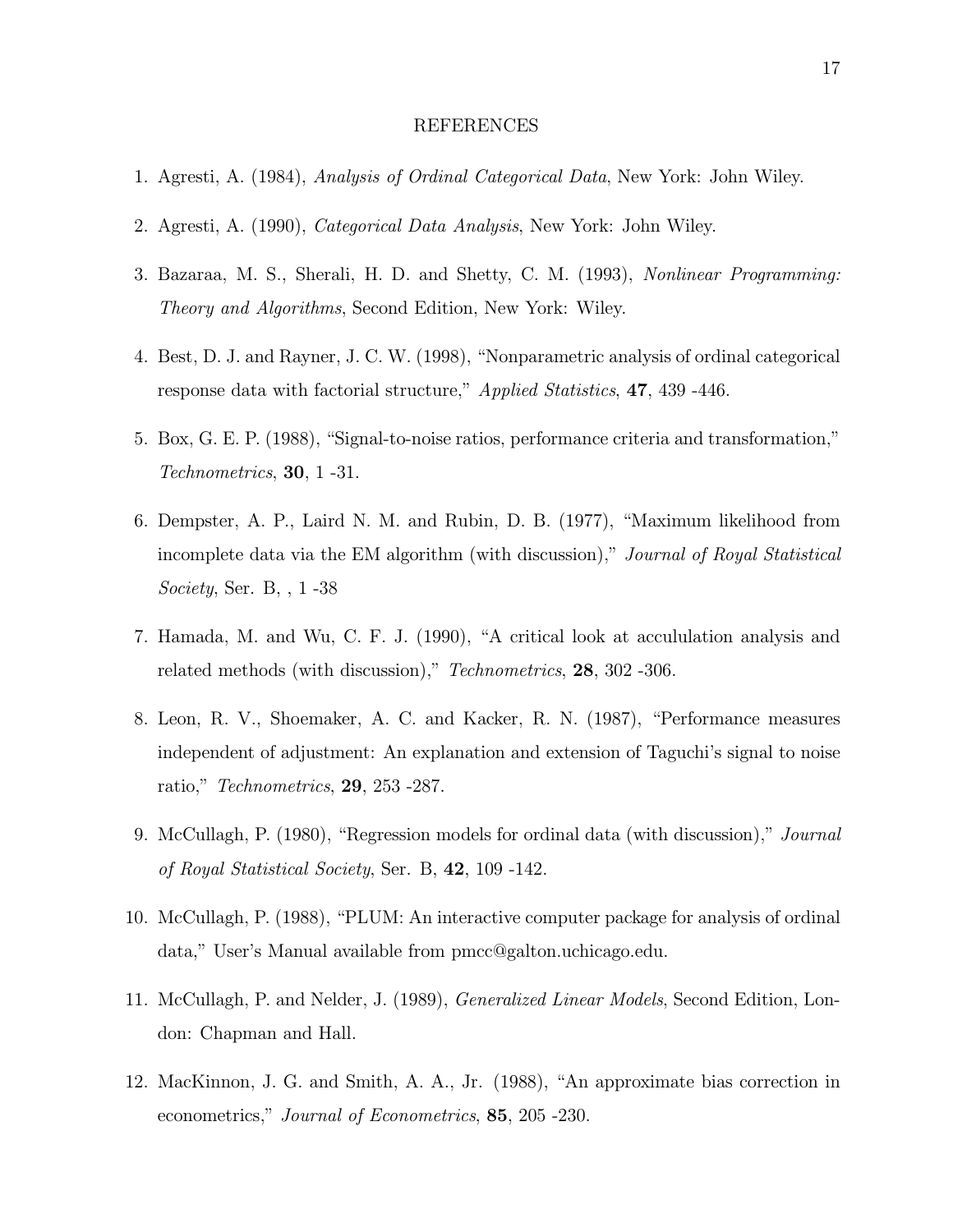- 13. Nair, V. N. (1986), "Testing in industrial experiments with ordered categorical data (with discussion)," Technometrics, 28, 283 -311.
- 14. Sundberg, R. (1974), "Maximum likelihood theory for incomplete data from an exponential family," Scandinavian Journal of Statistics, 1, 49 -58.
- 15. Sundberg, R. (1976), "An iterative method for solution of the likelihood equations for incomplete data from an exponential family," Communications in Statistics, Ser. B (Simulations and Computations), 5, 55 -64.
- 16. Taguchi, G. (1986), Introduction to Quality Engineering, White Plains, NY: Kraus International Publications.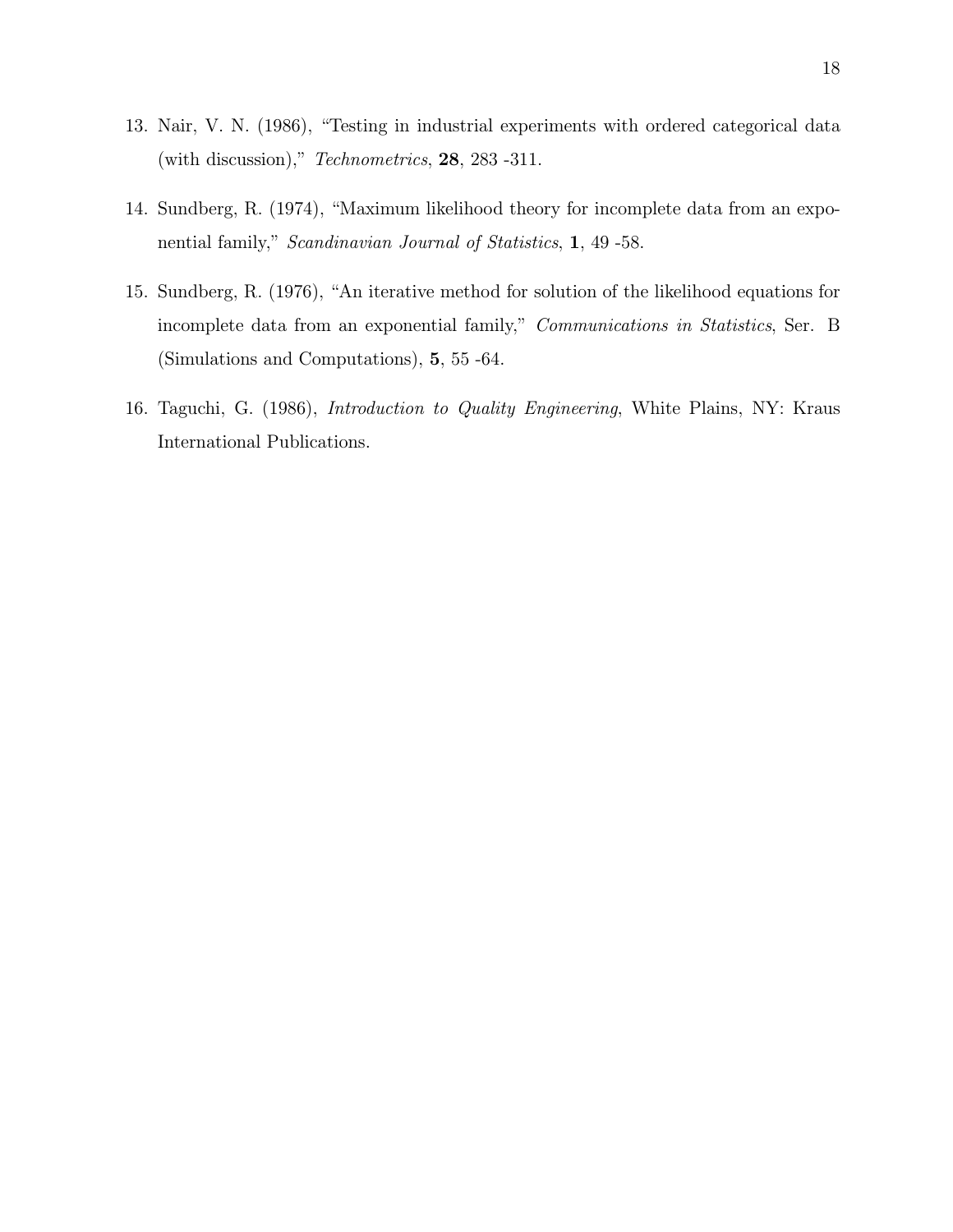| J  | $\mu$ | $\eta^2$ | $\overline{a}$ | $\boldsymbol{b}$ |
|----|-------|----------|----------------|------------------|
| 5  | 0.5   | 0.3      | 1.1667         | 1.1667           |
|    |       | 0.1      | 4.5000         | 4.5000           |
|    |       | 0.03     | 16.167         | 16.167           |
|    | 0.7   | 0.3      | 1.6333         | 1.6333           |
|    |       | 0.1      | 6.3000         | 2.7000           |
|    |       | 0.03     | 22.633         | 9.7000           |
|    | 0.9   | 0.3      | 2.1000         | 0.2333           |
|    |       | 0.1      | 8.1000         | 0.9000           |
|    |       | 0.03     | 29.100         | 3.2333           |
| 10 | 0.55  | 0.3      | 1.2833         | 1.0500           |
|    |       | 0.1      | 4.9500         | 4.0500           |
|    |       | 0.03     | 17.783         | 14.550           |
|    | 0.75  | 0.3      | 1.7500         | 0.5833           |
|    |       | 0.1      | 6.7500         | 2.2500           |
|    |       | 0.03     | 24.250         | 8.0833           |
|    | 0.95  | 0.3      | 2.2167         | 0.1167           |
|    |       | 0.1      | 8.5500         | 0.4500           |
|    |       | 0.03     | 30.717         | 1.6167           |

Table 1: Values of  $(a,b)$  Corresponding to Selected Values of  $(\mu,\eta^2)$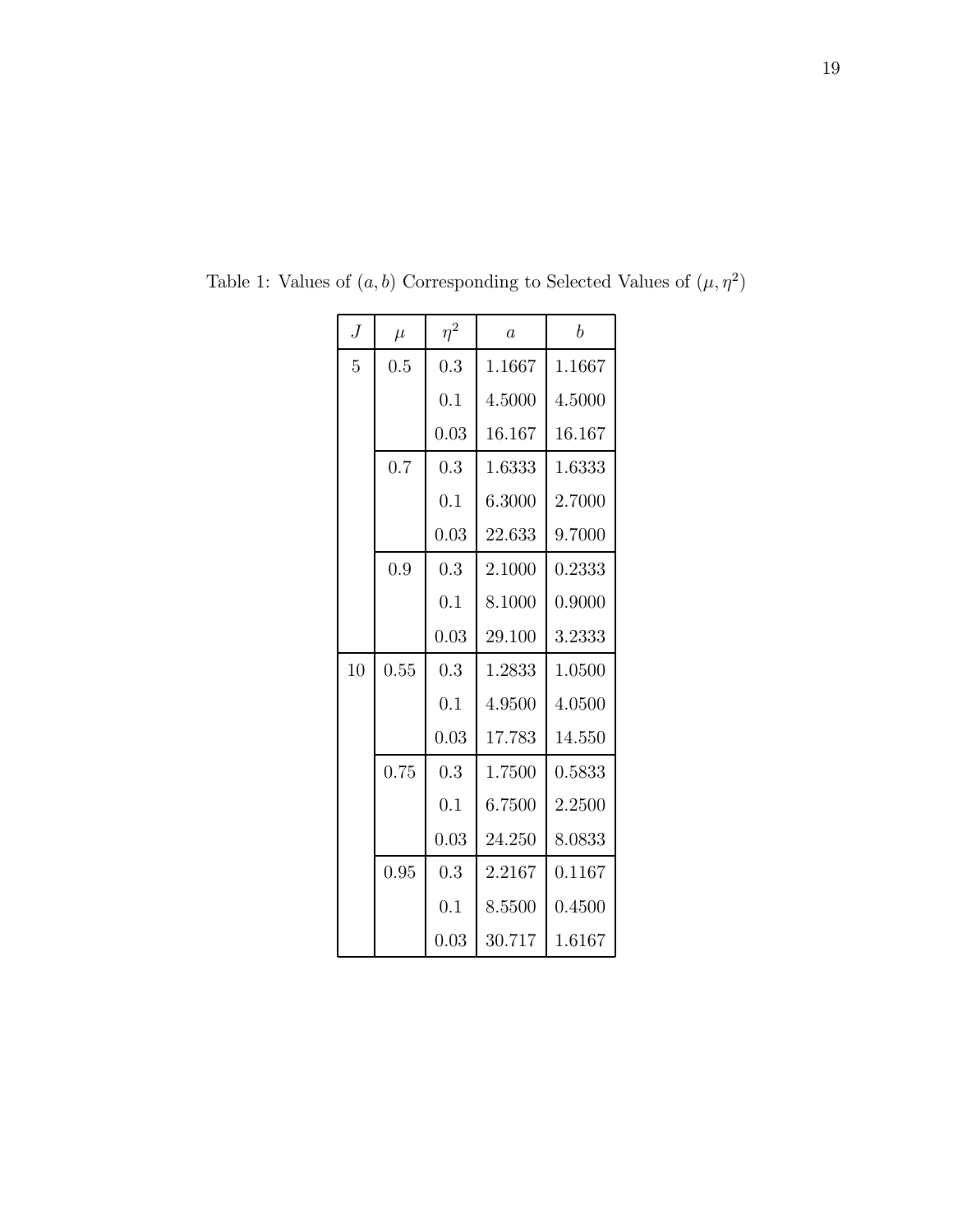| $\mu$ | $\eta^2$ |                      | $MME-C$                    |                     |                      | MLE-D                      |                     | MLE-C                |                            |                     |  |
|-------|----------|----------------------|----------------------------|---------------------|----------------------|----------------------------|---------------------|----------------------|----------------------------|---------------------|--|
|       |          | $Bias(\hat{\mu})$    | $Var(\hat{\mu})$           | $MSE(\hat{\mu})$    | $Bias(\hat{\mu})$    | $\text{Var}(\hat{\mu})$    | $MSE(\hat{\mu})$    | $Bias(\hat{\mu})$    | $\text{Var}(\hat{\mu})$    | $MSE(\hat{\mu})$    |  |
| 0.5   | 0.3      | $-0.020$             | 23.12                      | 23.12               | $-0.018$             | 22.63                      | 22.63               | $-0.019$             | 21.72                      | $21.72^{\ast}$      |  |
|       | 0.1      | $-0.007$             | 7.94                       | 7.94                | $-0.006$             | 7.81                       | $7.81*$             | $-0.004$             | 9.77                       | 9.77                |  |
|       | 0.03     | $-0.005$             | 2.89                       | 2.89                | $-0.005$             | $2.83\,$                   | $2.83*$             | $-0.006$             | 3.48                       | 3.48                |  |
| 0.7   | 0.3      | $-1.401$             | 20.44                      | 22.40               | $-1.472$             | 19.90                      | 22.07*              | $-2.239$             | 18.67                      | 23.68               |  |
|       | 0.1      | $-1.390$             | $7.53\,$                   | 9.46                | $-1.571$             | $7.26\,$                   | 9.73                | $+0.357$             | 8.10                       | $8.22^*$            |  |
|       | 0.03     | $-1.775$             | 2.33                       | 5.48                | $-2.041$             | 2.34                       | 6.50                | $-0.019$             | 3.37                       | $3.37*$             |  |
| 0.9   | $0.3\,$  | $-2.762$             | 11.41                      | $19.04*$            | $-3.070$             | 11.73                      | $21.15\,$           | $-6.324$             | 9.03                       | 49.03               |  |
|       | 0.1      | $+0.066$             | 6.88                       | $6.88*$             | $-0.626$             | 7.62                       | 8.01                | $-3.055\,$           | 2.37                       | 11.70               |  |
|       | 0.03     | $+4.049$             | $2.20\,$                   | 18.59               | $+3.671$             | $3.07\,$                   | $16.54\,$           | $-0.694$             | 0.80                       | $1.28*$             |  |
| $\mu$ | $\eta^2$ | $Bias(\hat{\eta}^2)$ | $\text{Var}(\hat{\eta}^2)$ | $MSE(\hat{\eta}^2)$ | $Bias(\hat{\eta}^2)$ | $\text{Var}(\hat{\eta}^2)$ | $MSE(\hat{\eta}^2)$ | $Bias(\hat{\eta}^2)$ | $\text{Var}(\hat{\eta}^2)$ | $MSE(\hat{\eta}^2)$ |  |
| 0.5   | 0.3      | $+1.214$             | 40.07                      | 41.54               | $+0.037$             | 35.76                      | 35.76               | $-1.324$             | 13.63                      | $15.38*$            |  |
|       | 0.1      | $+1.618$             | 5.98                       | 8.60                | $+1.320$             | 5.48                       | $7.22*$             | $+2.251$             | 7.45                       | 12.52               |  |
|       | 0.03     | $+1.949$             | $1.36\,$                   | $5.16*$             | $+2.259$             | 0.94                       | 6.04                | $+2.182$             | 1.61                       | $6.38\,$            |  |
| 0.7   | 0.3      | $+2.204$             | 48.04                      | 52.93               | $+0.954$             | 43.11                      | 44.02               | $-4.957$             | 16.59                      | $41.16*$            |  |
|       | 0.1      | $+3.697$             | 8.63                       | 22.30               | $+3.235$             | 7.69                       | $18.16*$            | $+3.616$             | 5.27                       | 18.35               |  |
|       | 0.03     | $+3.189$             | 1.57                       | 11.73               | $+3.392$             | 1.16                       | 12.66               | $+2.717$             | 2.90                       | $10.28*$            |  |
| 0.9   | $0.3\,$  | $+9.875$             | 71.35                      | 168.9               | $+7.13$              | 86.43                      | $137.2*$            | $+17.13$             | 18.40                      | 311.7               |  |
|       | 0.1      | $+25.56$             | 56.60                      | 709.7               | $+22.69$             | 54.96                      | 569.7               | $-2.242$             | 2.68                       | $7.71*$             |  |
|       | 0.03     | $+47.03$             | 79.02                      | 2291                | $+42.56$             | 53.20                      | 1864                | $+2.250$             | 1.08                       | $6.14*$             |  |

Table 2: Simulation Estimates of Bias, Variance and Mean Square Error of  $\hat{\mu}$  and  $\hat{\eta}^2$  for MME-C, MLE-D and MLE-C Methods of Estimation  $\left(J=5, n=30\right)$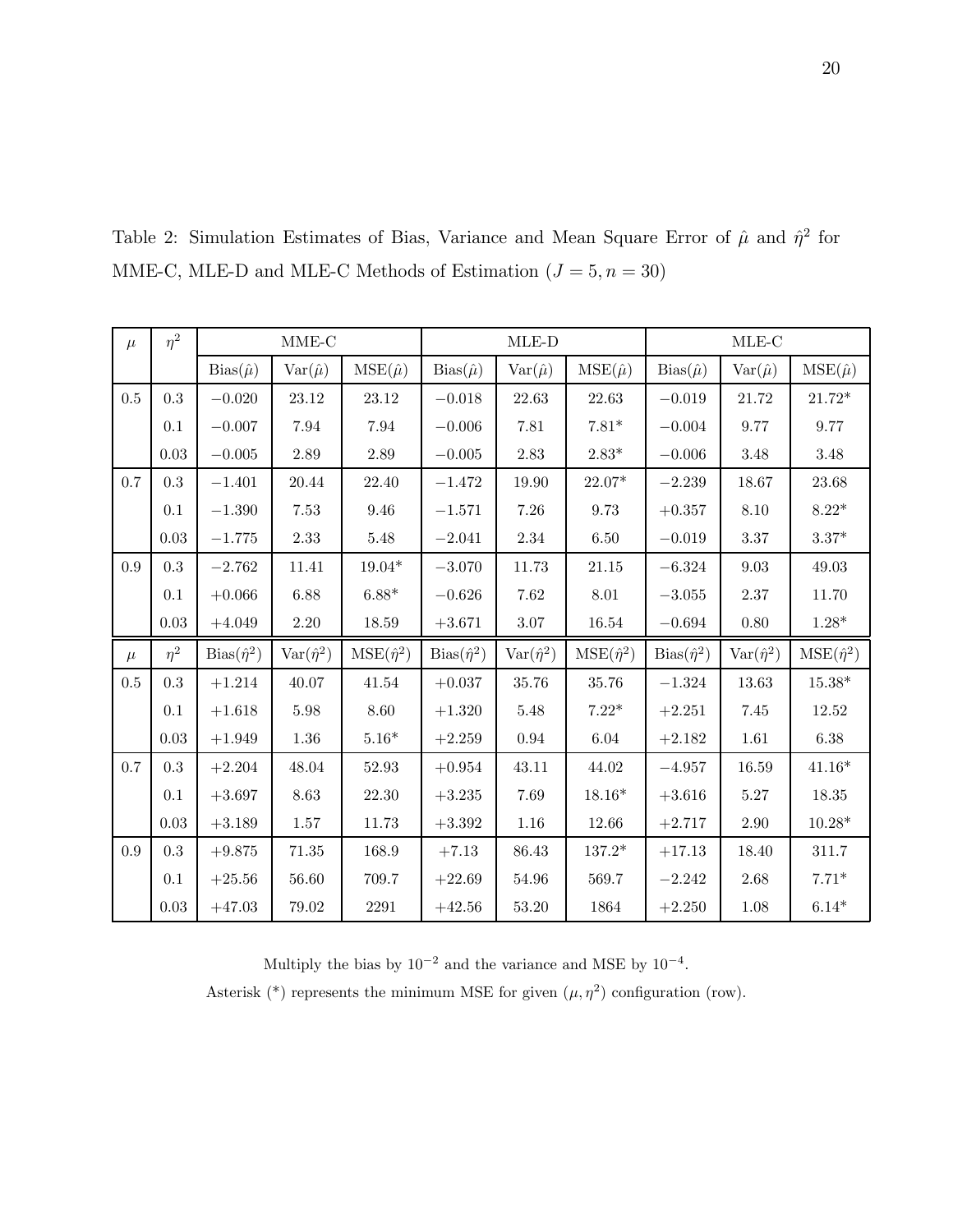| $\mu$ | $\eta^2$ |                      | MME-C                      |                     |                      | MLE-D                      |                     | MLE-C                |                            |                     |  |
|-------|----------|----------------------|----------------------------|---------------------|----------------------|----------------------------|---------------------|----------------------|----------------------------|---------------------|--|
|       |          | $Bias(\hat{\mu})$    | $\text{Var}(\hat{\mu})$    | $MSE(\hat{\mu})$    | $Bias(\hat{\mu})$    | $Var(\hat{\mu})$           | $MSE(\hat{\mu})$    | $Bias(\hat{\mu})$    | $Var(\hat{\mu})$           | $MSE(\hat{\mu})$    |  |
| 0.5   | 0.3      | $-0.036$             | 12.83                      | 12.83               | $-0.037$             | 12.56                      | 12.56               | $-0.034$             | 11.05                      | $11.05*$            |  |
|       | 0.1      | $-0.010$             | 4.42                       | 4.42                | $-0.009$             | 4.38                       | $4.38*$             | $-0.008$             | $5.10\,$                   | $5.10\,$            |  |
|       | 0.03     | $-0.015$             | 1.61                       | 1.61                | $-0.015$             | 1.59                       | $1.59*$             | $-0.016$             | 1.77                       | 1.77                |  |
| 0.7   | 0.3      | $-0.756$             | 11.45                      | 12.02               | $-0.789$             | 11.22                      | $11.84*$            | $-2.311$             | 9.80                       | 15.14               |  |
|       | 0.1      | $-0.741$             | 4.00                       | $4.55\,$            | $-0.833$             | $3.94\,$                   | 4.63                | $+0.426$             | 4.13                       | $4.31*$             |  |
|       | 0.03     | $-0.968$             | 1.32                       | $2.25\,$            | $-1.146$             | 1.32                       | 2.63                | $+0.069$             | 1.81                       | $1.81*$             |  |
| 0.9   | 0.3      | $-1.448$             | 6.43                       | $8.52*$             | $-1.539$             | 6.24                       | 8.61                | $-6.381$             | 4.68                       | 45.40               |  |
|       | 0.1      | $+1.168$             | 4.60                       | 5.96                | $+0.591$             | 4.78                       | $5.13*$             | $-3.053$             | 1.23                       | 10.55               |  |
|       | 0.03     | $+5.792$             | $1.50\,$                   | $35.05\,$           | $+5.438$             | $2.03\,$                   | $31.60\,$           | $-0.561$             | 0.46                       | $0.78*$             |  |
| $\mu$ | $\eta^2$ | $Bias(\hat{\eta}^2)$ | $\text{Var}(\hat{\eta}^2)$ | $MSE(\hat{\eta}^2)$ | $Bias(\hat{\eta}^2)$ | $\text{Var}(\hat{\eta}^2)$ | $MSE(\hat{\eta}^2)$ | $Bias(\hat{\eta}^2)$ | $\text{Var}(\hat{\eta}^2)$ | $MSE(\hat{\eta}^2)$ |  |
| 0.5   | 0.3      | $+0.632$             | 20.59                      | 20.99               | $+0.036$             | $19.36\,$                  | 19.36               | $-0.204$             | 6.77                       | $6.81*$             |  |
|       | 0.1      | $+0.818$             | 3.19                       | 3.86                | $+0.683$             | 3.06                       | $3.52*$             | $+2.689$             | 4.24                       | 11.47               |  |
|       | $0.03\,$ | $+0.939$             | $\,0.62\,$                 | $1.50*$             | $+1.210$             | 0.48                       | 1.95                | $+2.328$             | 0.81                       | 6.23                |  |
| 0.7   | $0.3\,$  | $+1.149$             | 25.12                      | $26.44\,$           | $+0.539$             | 23.68                      | $23.97*$            | $-3.960$             | 8.63                       | 24.31               |  |
|       | 0.1      | $+1.917$             | 4.37                       | 8.05                | $+1.744$             | 4.07                       | $7.11*$             | $+4.324$             | 2.68                       | 21.38               |  |
|       | 0.03     | $+1.533$             | $0.65\,$                   | $3.00*$             | $+1.838$             | $0.51\,$                   | 3.89                | $-1.787$             | 1.53                       | 4.73                |  |
| 0.9   | $0.3\,$  | $+5.518$             | 49.76                      | 80.21               | $+4.801$             | 49.25                      | $72.30*$            | $-16.46$             | 9.91                       | 281.0               |  |
|       | 0.1      | $+17.02$             | 25.70                      | $315.3\,$           | $+15.07$             | 26.96                      | $253.9\,$           | $-1.787$             | 1.53                       | $4.73*$             |  |
|       | 0.03     | $+38.79$             | 64.25                      | 1569                | $+36.59$             | 74.90                      | 1413                | $+2.345$             | 0.73                       | $6.23*$             |  |

Table 3: Simulation Estimates of Bias, Variance and Mean Square Error of  $\hat{\mu}$  and  $\hat{\eta}^2$  for MME-C, MLE-D and MLE-C Methods of Estimation  $\left(J=5,n=60\right)$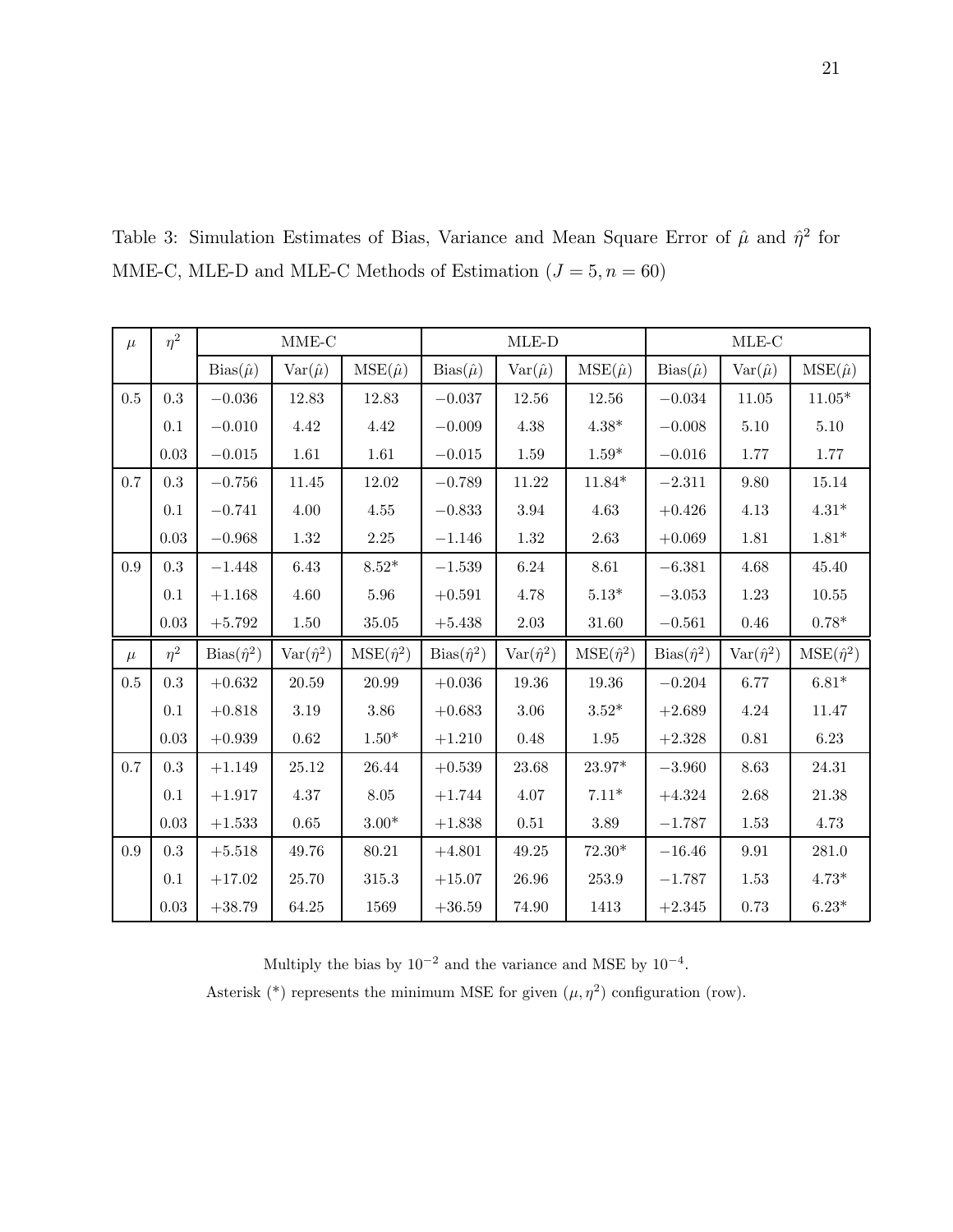| $\mu$    | $\eta^2$ |                               | $MME-C$                    |                     |                      | MLE-D                      |                     |                      | MLE-C                      |                     |  |  |
|----------|----------|-------------------------------|----------------------------|---------------------|----------------------|----------------------------|---------------------|----------------------|----------------------------|---------------------|--|--|
|          |          | $Bias(\hat{\mu})$             | $\text{Var}(\hat{\mu})$    | $MSE(\hat{\mu})$    | $Bias(\hat{\mu})$    | $\text{Var}(\hat{\mu})$    | $MSE(\hat{\mu})$    | $Bias(\hat{\mu})$    | $Var(\hat{\mu})$           | $MSE(\hat{\mu})$    |  |  |
| 0.55     | 0.3      | $-0.708$                      | 18.44                      | 18.94               | $-0.709$             | 17.73                      | $18.23*$            | $-0.203$             | 22.30                      | 22.34               |  |  |
|          | 0.1      | $-0.722$                      | 6.16                       | 6.68                | $-0.877$             | 5.70                       | $6.47*$             | $+0.013$             | 8.44                       | 8.44                |  |  |
|          | 0.03     | $-0.715$                      | 2.01                       | $2.52^{\ast}$       | $-0.914$             | 1.83                       | 2.66                | $-0.007$             | 2.74                       | 2.74                |  |  |
| 0.75     | 0.3      | $-3.504$                      | 14.56                      | 26.83               | $-3.615$             | 13.49                      | 26.56               | $-1.512$             | 17.72                      | $20.00*$            |  |  |
|          | 0.1      | $-3.461$                      | $5.01\,$                   | 16.99               | $-4.348$             | 4.42                       | 23.32               | $+0.112\,$           | 6.47                       | $6.48*$             |  |  |
|          | 0.03     | $-3.579$                      | 1.59                       | 14.40               | $-4.698$             | 1.38                       | 23.45               | $+0.001$             | 2.18                       | $2.18^{\ast}$       |  |  |
| 0.95     | 0.3      | $-6.412$                      | 4.21                       | 45.32               | $-6.396$             | 4.02                       | 44.93               | $-4.227$             | $5.39\,$                   | $23.26*$            |  |  |
|          | $0.1\,$  | $-5.263$                      | 1.60                       | 29.30               | $-6.145$             | $2.50\,$                   | 40.26               | $-2.472$             | $1.50\,$                   | $7.61^{\ast}$       |  |  |
|          | 0.03     | $-3.843$                      | $0.55\,$                   | $15.31\,$           | $-4.534$             | 1.70                       | 22.26               | $-0.949$             | 0.46                       | $1.36*$             |  |  |
| $\mu$    | $\eta^2$ | $\mathrm{Bias}(\hat{\eta}^2)$ | $\text{Var}(\hat{\eta}^2)$ | $MSE(\hat{\eta}^2)$ | $Bias(\hat{\eta}^2)$ | $\text{Var}(\hat{\eta}^2)$ | $MSE(\hat{\eta}^2)$ | $Bias(\hat{\eta}^2)$ | $\text{Var}(\hat{\eta}^2)$ | $MSE(\hat{\eta}^2)$ |  |  |
| 0.55     | 0.3      | $+1.128$                      | 24.15                      | 25.42               | $+0.114$             | 20.96                      | 20.97               | $-1.622$             | 17.52                      | $20.16*$            |  |  |
|          | 0.1      | $+3.561$                      | 4.17                       | 16.86               | $+3.488$             | $3.57\,$                   | 15.73               | $+0.293$             | $5.26\,$                   | $5.35^{\ast}$       |  |  |
|          | 0.03     | $+4.539$                      | 0.53                       | 21.13               | $+5.210$             | 0.42                       | $27.56\,$           | $+0.597$             | 0.71                       | $1.07*$             |  |  |
| 0.75     | $0.3\,$  | $+4.038$                      | 27.26                      | 43.56               | $+2.927$             | 23.40                      | $31.96*$            | $-5.592$             | 20.24                      | $51.51\,$           |  |  |
|          | 0.1      | $+8.085$                      | 5.39                       | 70.76               | $+7.115$             | 4.90                       | $55.52\,$           | $+0.937$             | $5.55\,$                   | $6.42*$             |  |  |
|          | 0.03     | $+9.168$                      | 0.94                       | 84.98               | $+8.140$             | 0.59                       | 66.85               | $+0.823$             | 0.85                       | $1.53*$             |  |  |
| $0.95\,$ | 0.3      | $+20.12$                      | 28.29                      | 433.3               | $+18.40$             | 26.77                      | $365.5*$            | $-20.93$             | 16.42                      | 454.5               |  |  |
|          | 0.1      | $+38.14$                      | 25.16                      | 1479                | $+33.66$             | $31.29\,$                  | 1164                | $-4.687$             | $3.30\,$                   | $25.27*$            |  |  |
|          | $0.03\,$ | $+50.93$                      | 18.99                      | 2613                | $+45.48$             | 32.66                      | 2101                | $+0.104$             | 0.79                       | $0.80*$             |  |  |

Table 4: Simulation Estimates of Bias, Variance and Mean Square Error of  $\hat{\mu}$  and  $\hat{\eta}^2$  for MME-C, MLE-D and MLE-C Methods of Estimation  $(J = 10, n = 30)$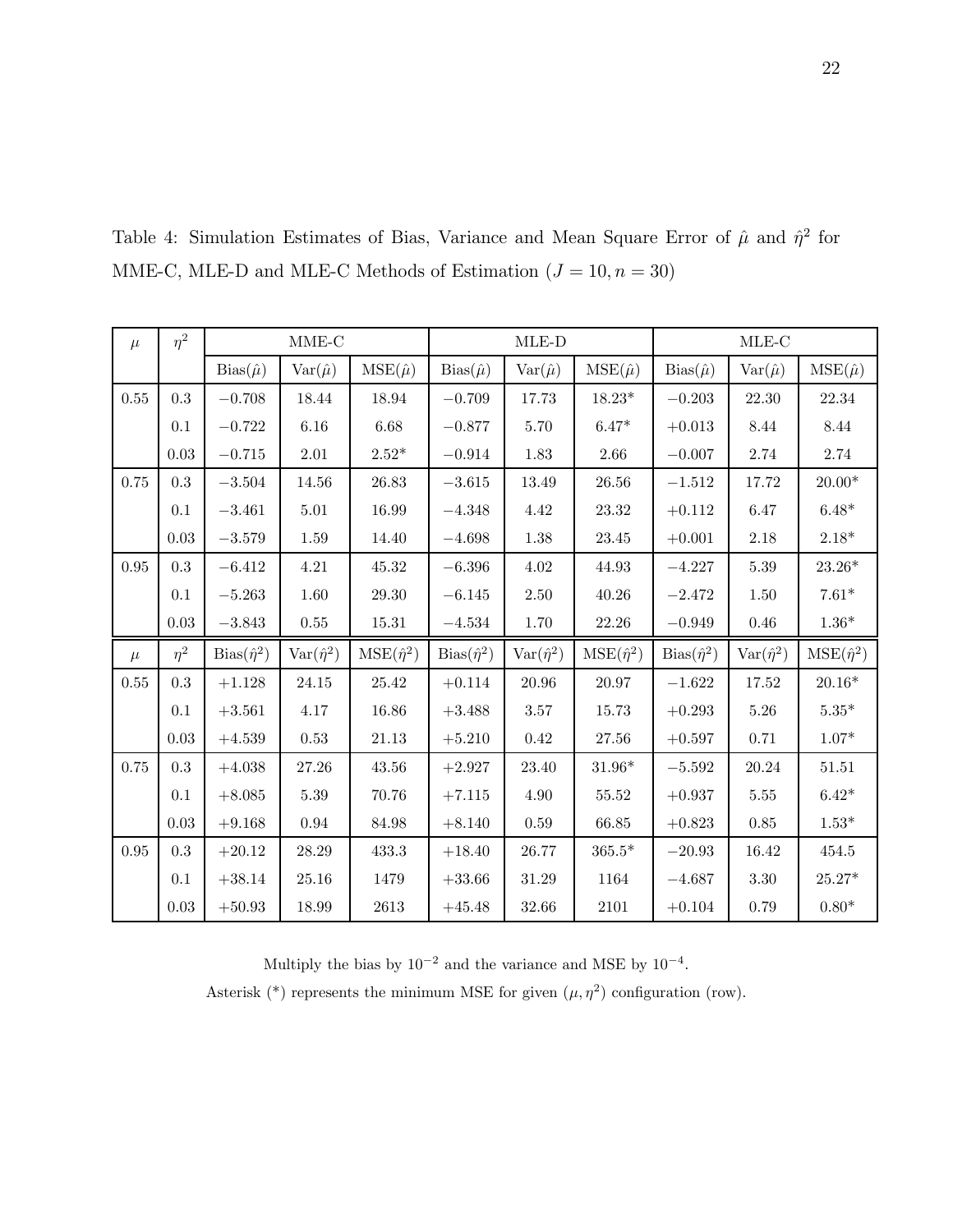| $\mu$ | $\eta^2$ |                               | $MME-C$                    |                     |                      | MLE-D                      |                     |                      | $MLE-C$                    |                     |  |  |
|-------|----------|-------------------------------|----------------------------|---------------------|----------------------|----------------------------|---------------------|----------------------|----------------------------|---------------------|--|--|
|       |          | $Bias(\hat{\mu})$             | $\text{Var}(\hat{\mu})$    | $MSE(\hat{\mu})$    | $Bias(\hat{\mu})$    | $\text{Var}(\hat{\mu})$    | $MSE(\hat{\mu})$    | $Bias(\hat{\mu})$    | $Var(\hat{\mu})$           | $MSE(\hat{\mu})$    |  |  |
| 0.55  | 0.3      | $-0.399$                      | 11.03                      | 11.19               | $-0.402$             | $10.55\,$                  | $10.71*$            | $-0.217$             | 11.45                      | 11.49               |  |  |
|       | 0.1      | $-0.405$                      | 3.70                       | 3.87                | $-0.495$             | 3.54                       | $3.79*$             | $+0.110$             | 4.37                       | 4.37                |  |  |
|       | $0.03\,$ | $-0.388$                      | 1.20                       | $1.35*$             | $-0.501$             | $1.15\,$                   | 1.40                | $-0.005$             | 1.41                       | 1.41                |  |  |
| 0.75  | 0.3      | $-1.901$                      | 8.71                       | 12.33               | $-1.966$             | 8.17                       | 12.04               | $-1.547$             | $9.13\,$                   | $11.52^{\ast}$      |  |  |
|       | 0.1      | $-1.884$                      | 2.93                       | 6.48                | $-2.404$             | 2.71                       | 8.49                | $+0.130$             | $3.33\,$                   | $3.34^{\ast}$       |  |  |
|       | 0.03     | $-1.943$                      | 0.93                       | 4.71                | $-2.576$             | 0.88                       | $7.51\,$            | $+0.025$             | 1.13                       | $1.13*$             |  |  |
| 0.95  | 0.3      | $-3.396$                      | $2.55\,$                   | 14.08*              | $-3.507$             | 2.33                       | 14.63               | $-4.263$             | 2.59                       | 20.76               |  |  |
|       | $0.1\,$  | $-2.189$                      | $1.06\,$                   | $5.85*$             | $-3.138$             | $1.36\,$                   | 11.21               | $-2.502$             | $0.81\,$                   | 7.07                |  |  |
|       | 0.03     | $-0.569$                      | $0.36\,$                   | $0.69*$             | $-1.462$             | 0.89                       | $3.02\,$            | $-0.873$             | $0.25\,$                   | $1.01\,$            |  |  |
| $\mu$ | $\eta^2$ | $\mathrm{Bias}(\hat{\eta}^2)$ | $\text{Var}(\hat{\eta}^2)$ | $MSE(\hat{\eta}^2)$ | $Bias(\hat{\eta}^2)$ | $\text{Var}(\hat{\eta}^2)$ | $MSE(\hat{\eta}^2)$ | $Bias(\hat{\eta}^2)$ | $\text{Var}(\hat{\eta}^2)$ | $MSE(\hat{\eta}^2)$ |  |  |
| 0.55  | 0.3      | $+0.608$                      | 13.68                      | 14.04               | $+0.065$             | 12.27                      | 12.28               | $-0.789$             | 9.03                       | $9.66*$             |  |  |
|       | 0.1      | $+1.893$                      | 2.42                       | $6.01\,$            | $+1.954$             | 2.16                       | 5.98                | $+0.526$             | 2.84                       | $3.12^{\ast}$       |  |  |
|       | 0.03     | $+2.414$                      | 0.31                       | 6.31                | $+2.886$             | 0.26                       | 8.59                | $+0.635$             | $0.36\,$                   | $0.76*$             |  |  |
| 0.75  | $0.3\,$  | $+2.303$                      | 16.84                      | 22.14               | $+1.742$             | 15.00                      | $18.04*$            | $-4.821$             | 10.29                      | 33.53               |  |  |
|       | 0.1      | $+4.549$                      | 2.82                       | 23.52               | $+4.097$             | 2.69                       | 19.47               | $+1.379$             | $2.96\,$                   | $4.87*$             |  |  |
|       | 0.03     | $+5.160$                      | 0.38                       | 27.00               | $+4.723$             | 0.30                       | 22.61               | $+0.880$             | 0.44                       | $1.22*$             |  |  |
| 0.95  | 0.3      | $+15.08$                      | $25.20\,$                  | 252.7               | $+14.11$             | $25.23\,$                  | $224.4*$            | $-20.54$             | 8.16                       | 430.1               |  |  |
|       | 0.1      | $+30.84$                      | 19.54                      | 970.6               | $+26.28$             | $23.35\,$                  | 714.0               | $-4.355$             | 1.97                       | $20.93*$            |  |  |
|       | $0.03\,$ | $+45.29$                      | 20.51                      | $2072\,$            | $+38.79$             | $33.65\,$                  | 1538                | $+0.163$             | 0.46                       | $0.49*$             |  |  |

Table 5: Simulation Estimates of Bias, Variance and Mean Square Error of  $\hat{\mu}$  and  $\hat{\eta}^2$  for MME-C, MLE-D and MLE-C Methods of Estimation  $(J = 10, n = 60)$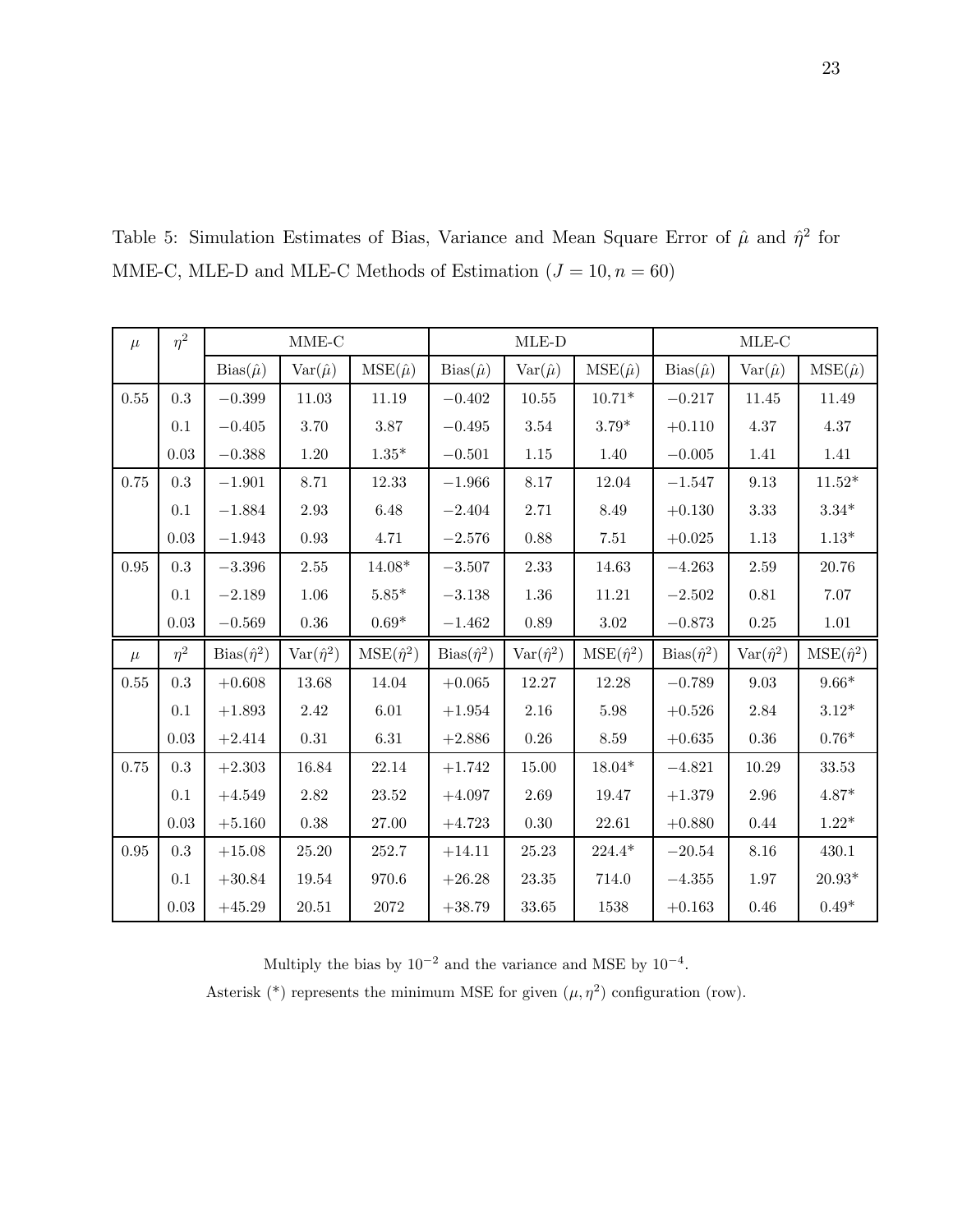| Row            | Type of             |        | Response         |                |        |                 |        |            |  |
|----------------|---------------------|--------|------------------|----------------|--------|-----------------|--------|------------|--|
|                | Count               |        |                  | $\overline{0}$ | $+$    | $++$            | $+++$  | Chi-Square |  |
| $\mathbf{1}$   | Observed            | $20\,$ | 15               | 12             | 17     | 16              | 28     |            |  |
|                | Fitted (Beta)       | 18.224 | 14.049           | 18.848         | 17.695 | 12.782          | 26.402 | 3.660      |  |
|                | Fitted (Prop. Odds) | 19.503 | 13.036           | 17.185         | 16.399 | 12.395          | 29.482 | $3.018\,$  |  |
| $\overline{2}$ | Observed            | 18     | 17               | 18             | 18     | $6\phantom{.}6$ | 25     |            |  |
|                | Fitted (Beta)       | 18.531 | 14.163           | 18.647         | 16.994 | 11.838          | 21.827 | 4.006      |  |
|                | Fitted (Prop. Odds) | 19.931 | 14.028           | 17.996         | 16.154 | 11.334          | 22.557 | 3.802      |  |
| 3              | Observed            | 12     | $\boldsymbol{9}$ | 23             | 21     | 19              | 30     |            |  |
|                | Fitted (Beta)       | 11.511 | 13.399           | 20.990         | 21.537 | 16.019          | 30.545 | 2.235      |  |
|                | Fitted (Prop. Odds) | 10.750 | 12.088           | 20.431         | 22.598 | 17.418          | 30.715 | 1.531      |  |
| $\overline{4}$ | Observed            | $30\,$ | 22               | 21             | 17     | $8\,$           | 12     |            |  |
|                | Fitted (Beta)       | 29.314 | 19.199           | 22.282         | 17.259 | 10.038          | 11.907 | 0.917      |  |
|                | Fitted (Prop. Odds) | 30.258 | 20.986           | 22.486         | 15.749 | 8.740           | 11.781 | 0.316      |  |
| 5              | Observed            | 23     | 18               | $20\,$         | 18     | 10              | 15     |            |  |
|                | Fitted (Beta)       | 22.847 | 16.701           | 20.749         | 17.371 | 10.944          | 15.389 | 0.243      |  |
|                | Fitted (Prop. Odds) | 22.928 | 17.652           | 21.275         | 16.797 | 10.189          | 15.158 | 0.175      |  |
| $\,6$          | Observed            | 11     | $\boldsymbol{9}$ | 26             | 19     | 17              | 24     |            |  |
|                | Fitted (Beta)       | 11.296 | 13.300           | 20.621         | 20.638 | 14.822          | 25.324 | 3.320      |  |
|                | Fitted (Prop. Odds) | 10.224 | 12.390           | 21.028         | 22.291 | 15.985          | 24.082 | 2.713      |  |

Table 6: Preference for Black Olives (Olive Data)

Row 1: Urban Midwest, Row 2: Urban Northeast, Row 3: Urban Southwest Row 4: Rural Midwest, Row 5: Rural Northeast, Row 6: Rural Southwest